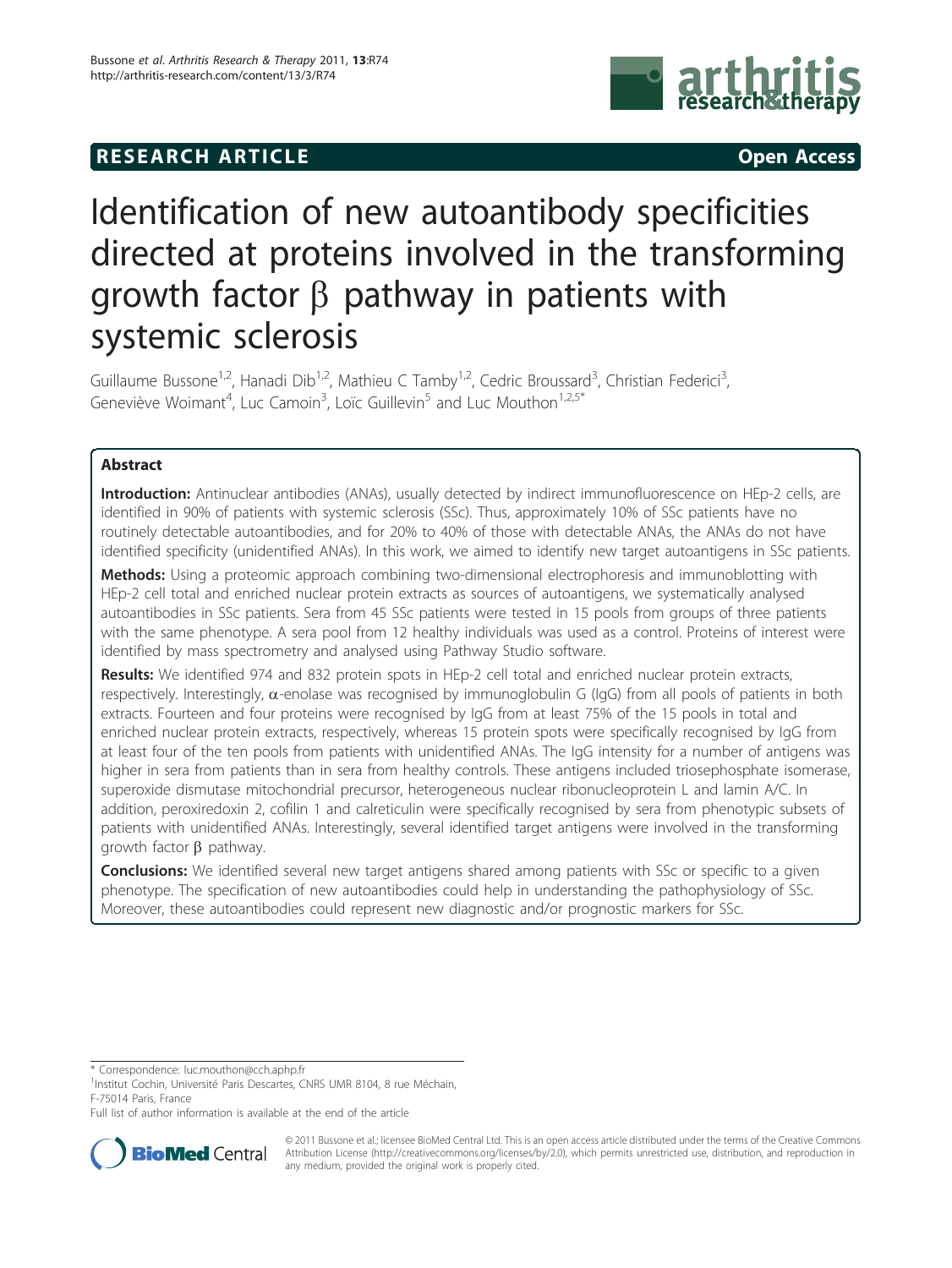#### Introduction

Systemic sclerosis (SSc) is a connective tissue disorder characterised by excessive collagen deposition in the dermis and internal organs, vascular hyperreactivity and obliteration phenomena [[1\]](#page-10-0). A large number of autoantibodies have been identified in the sera of SSc patients. Antinuclear antibodies (ANAs), usually detected by indirect immunofluorescence on HEp-2 cells, are identified in 90% of patients [[2\]](#page-10-0). Some of them are diseasespecific and mutually exclusive: anticentromere antibodies (ACAs), associated with limited cutaneous SSc (lcSSc) and possibly pulmonary arterial hypertension (PAH); anti-topoisomerase I antibodies (ATAs), associated with diffuse cutaneous SSc (dcSSc) and interstitial lung disease (ILD); and anti-RNA polymerase III antibodies, associated with dcSSc and scleroderma renal crisis (SRC) [\[3\]](#page-10-0). In addition, other autoantibodies have been found in the sera of SSc patients and include antifibrillarin, antifibrillin 1, anti-Th/To, anti-PM/Scl [[3\]](#page-10-0), antifibroblast [[4-6\]](#page-10-0) and anti-endothelial cell antibodies [[7-9](#page-10-0)]. Overall, the only specific autoantibodies routinely tested for in SSc patients are ACAs, ATAs and, more recently, anti-RNA polymerase III antibodies.

Thus, approximately 10% of SSc patients have no routinely detectable autoantibodies, and for 20% to 40% of those with detectable ANAs, the nuclear target antigens of these ANAs have not been identified [[2](#page-10-0)]. Therefore, further work is warranted to better determine the disease subset and prognosis for these patients. The specification of new autoantibodies could help in understanding the pathophysiology of SSc and reveal new diagnostic and/or prognostic markers.

Using a proteomic approach combining two-dimensional electrophoresis (2-DE) and immunoblotting, we recently identified target antigens of antifibroblast antibodies in patients with PAH [[10\]](#page-10-0). In this work, using a similar proteomic approach with total and enriched nuclear protein extracts of HEp-2 cells as sources of autoantigens, we systematically analysed autoantibodies in SSc patients and identified a number of new target antigens for these autoantibodies.

## Materials and methods

#### Immunoglobulin sources

Sera were obtained from 45 patients who fulfilled the LeRoy and Medsger criteria and/or the American Rheumatism Association criteria for the diagnosis of SSc. Sera were tested in 15 pools from groups of three patients with the same phenotype as described previously [[10\]](#page-10-0). Four pools were from patients with identified ANAs (that is, ACAs, ATAs or anti-RNA polymerase III antibodies), ten pools were from patients with unidentified ANAs, and one pool was from patients without ANAs (Table 1). The sera from three patients with anti-RNA polymerase III antibodies who had experienced SRC were included in one of the two pools from patients with SRC. ANAs and ACAs were investigated by indirect immunofluorescence on HEp-2 cells; ACAs were characterised by a centromere pattern; ATAs and anti-RNA polymerase III antibodies were detected by using an enzyme-linked

| Table 1 Characteristics of pools of sera used as sources of IgG <sup>a</sup> |  |  |  |  |  |  |  |
|------------------------------------------------------------------------------|--|--|--|--|--|--|--|
|------------------------------------------------------------------------------|--|--|--|--|--|--|--|

| Main clinical characteristics   | Autoimmunity                      | Number of pools tested <sup>b</sup> |  |  |
|---------------------------------|-----------------------------------|-------------------------------------|--|--|
| Healthy blood donors            | No ANA                            |                                     |  |  |
| dcSSc                           |                                   |                                     |  |  |
| No visceral involvement         | No ANA                            |                                     |  |  |
| Interstitial lung disease       | ATA                               |                                     |  |  |
| Scleroderma renal crisis        | Anti-RNA-pol III Abs              |                                     |  |  |
| <b>IcSSc</b>                    |                                   |                                     |  |  |
| Pulmonary arterial hypertension | ACA                               |                                     |  |  |
| No visceral involvement         | ACA                               |                                     |  |  |
| dcSSc                           |                                   |                                     |  |  |
| Scleroderma renal crisis        | ANA with unidentified specificity |                                     |  |  |
| Pulmonary arterial hypertension | ANA with unidentified specificity |                                     |  |  |
| Interstitial lung disease       | ANA with unidentified specificity |                                     |  |  |
| No visceral involvement         | ANA with unidentified specificity |                                     |  |  |
| <b>IcSSc</b>                    |                                   |                                     |  |  |
| Digital ulcers                  | ANA with unidentified specificity |                                     |  |  |
| Pulmonary arterial hypertension | ANA with unidentified specificity |                                     |  |  |
| Interstitial lung disease       | ANA with unidentified specificity |                                     |  |  |
| No visceral involvement         | ANA with unidentified specificity |                                     |  |  |

a Abs: antibodies; ACA: anticentromere antibody; ANA: antinuclear antibody; anti-RNA-pol III Abs: anti-RNA polymerase III antibodies; ATA: antitopoisomerase I antibody; dcSSc: diffuse cutaneous systemic sclerosis; lcSSc: limited cutaneous systemic sclerosis; SSc: systemic sclerosis. <sup>b</sup>A pool of sera from 12 healthy blood donors was tested as a control. Immunoglobulin G reactivities were tested in pools of three sera from patients with the same phenotype of SSc.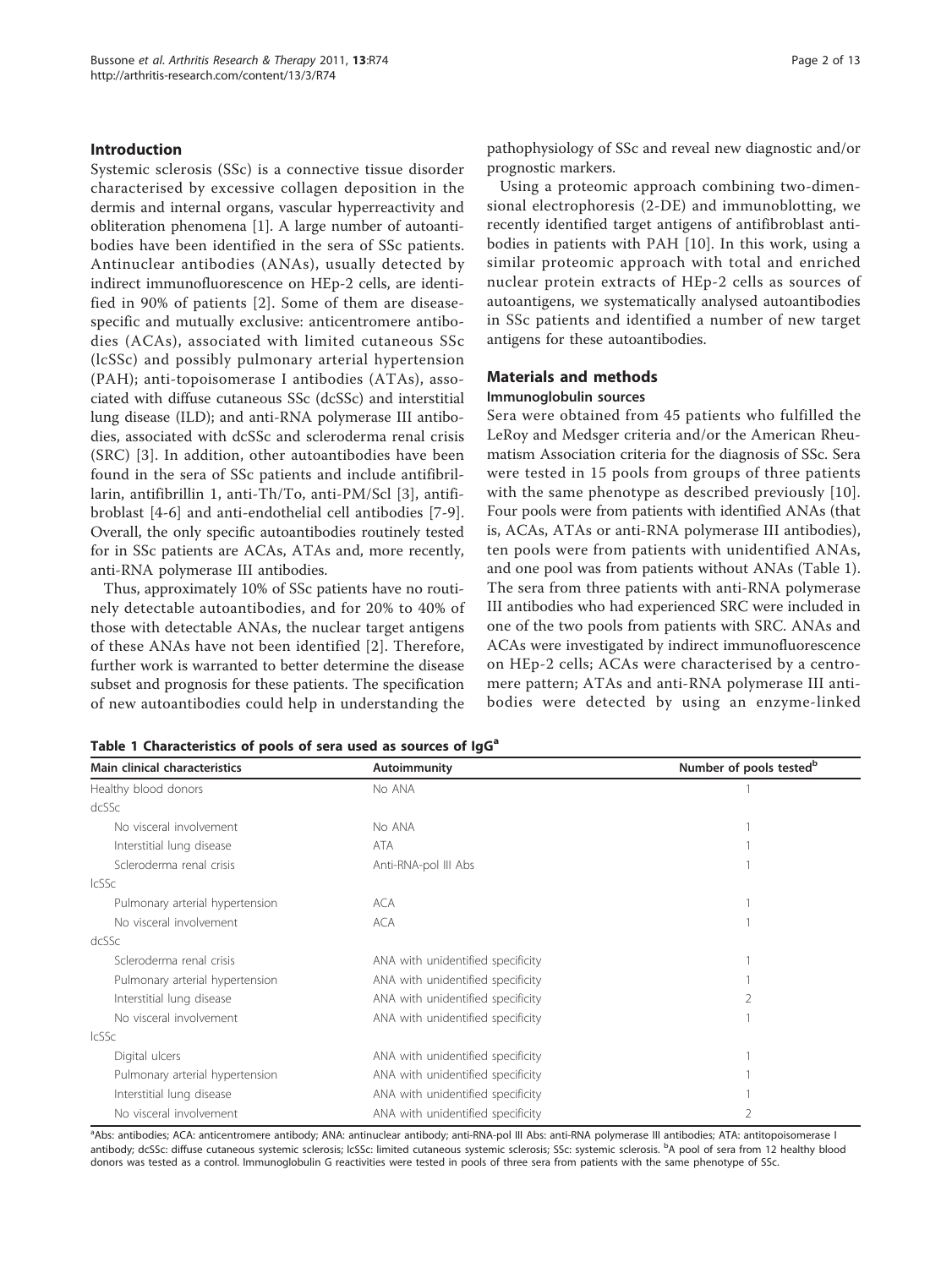immunosorbent assay (ELISA) kit (INOVA Diagnostics, San Diego, CA, USA).

We used a pool of sera from 12 healthy blood donors as a control. Healthy controls (HCs) had no detectable disease, no remarkable medical history and no ANAs and were not taking any medication at the time of blood sampling. Serum samples were stored in aliquots at -80°C.

All patients and HCs gave their written informed consent according to the policies of the ethics committee of Cochin Hospital. They were included in the Hypertension Artérielle Pulmonaire (HTAP)-Ig study (Investigation and Clinical Research's contract 2005, CIRC 05066, promoter Assistance Publique-Hôpitaux de Paris).

## HEp-2 cell culture

HEp-2 cells, a cell line derived from a human laryngeal carcinoma, were obtained from EuroBio (Les Ulis, France) and cultured as described previously [\[8](#page-10-0)]. When confluent, the cells were detached by use of 0.05% trypsin-ethylenediaminetetraacetic acid (EDTA) (Invitrogen, Carlsbad, CA, USA).

#### Protein extraction

Total proteins were extracted from HEp-2 cells as described previously [[11\]](#page-11-0). Briefly, HEp-2 cells were suspended in a sample solution extraction kit (Bio-Rad Laboratories, Hercules, CA, USA) containing 2% (wt/vol) sulfobetaine zwitterionic detergent (SB 3-10) and the carrier ampholyte Bio-Lyte 3/10 (Bio-Rad Laboratories). Cell samples were sonicated on ice, and the supernatant was collected after ultracentrifugation. Finally, after protein quantification [[12\]](#page-11-0), 64 mM dithiothreitol (Sigma-Aldrich, St. Louis, MO, USA) was added, and the supernatant was aliquoted and stored at -80°C.

A protein extract enriched in nuclear proteins was obtained as previously described [\[13](#page-11-0)], which is referred to hereinafter as enriched nuclear protein extract. Briefly, HEp-2 cells were suspended in a buffer containing 10 mM 4-(2-hydroxyethyl)-1-piperazineethanesulfonic acid (HEPES), pH 7.9, 10 mM KCl, 0.1 mM EDTA, 0.1 mM ethyleneglycoltetraacetic acid (EGTA), 1 mM dithiothreitol and antiproteases. After incubation for 15 minutes on ice, 10% Nonidet P-40 (Sigma-Aldrich) was added and cells were vortexed. Cells were then resuspended, incubated for 15 minutes on ice and regularly vortexed in a buffer containing 20 mM HEPES, pH 7.9, 0.4 M NaCl, 1 mM EDTA, 1 mM EGTA, 1 mM dithiothreitol and antiproteases. After ultracentrifugation, the supernatant was washed in a precooled (-20°C) solution of 10% trichloroacetic acid in acetone with 0.07% 2-mercaptoethanol (Sigma-Aldrich) to eliminate salts as described previously [\[13](#page-11-0)]. Proteins were resuspended in

the sample solution extraction kit and then quantified [[12](#page-11-0)]. Finally, 64 mM dithiothreitol was added, and the sample was aliquoted and stored at -80°C.

#### Two-dimensional electrophoresis

The study protocol is depicted in Figure [1](#page-3-0). We used a pH range of 3.0 to 10.0 and an acrylamide gradient of 7% to 18%, which allowed us to study a wide range of antigens of 10 to 250 kDa [\[11,14](#page-11-0)]. Proteins were isoelectrofocused with 17-cm immobilised pH gradient strips on the Protean IEF Cell System (Bio-Rad Laboratories) as described previously [[11](#page-11-0)]. Thus, 100 μg of HEp-2 cell proteins from total or enriched nuclear protein extracts were loaded onto each strip. Before the second dimension, the strips were equilibrated and then proteins were transferred to gels as described previously [[11,13\]](#page-11-0). Finally, one gel was stained with ammoniacal silver nitrate to serve as a reference for analysis of 2-D immunoblots [\[14](#page-11-0)].

## Electrotransfer and immunoblotting

After migration, proteins were transferred onto polyvinylidene difluoride membranes (Millipore, Billerica, MA, USA) by semidry transfer (Bio-Rad Laboratories) at 320 mA for 90 minutes. After being blocked, membranes were incubated overnight at 4°C with each of the sera pools from HCs and patients at a 1:100 dilution. Immunoglobulin G (IgG) immunoreactivities were revealed as described previously [[11](#page-11-0)]. Specific reactivities were determined by densitometrically scanning the membranes (GS-800 calibrated densitometer; Bio-Rad Laboratories) with Quantity One software (Bio-Rad Laboratories). The membranes were then stained with colloidal gold (Protogold; British Biocell International, Cardiff, UK) and underwent secondary densitometric analysis to record labelled protein spots for each membrane.

Images of the reference gel and membranes were acquired by using the GS-800 calibrated densitometer and were analysed by using ImageMaster 2D Platinum 6.0 software (GE Healthcare, Buckinghamshire, UK) as described previously [\[11\]](#page-11-0).

#### In-gel trypsin digestion

Relevant spots were selected by comparing the 2-D immunoblots with the silver-stained reference gel and then extracted from another gel stained with Coomassie brilliant blue (Sigma-Aldrich). In-gel digestion involved the use of trypsin as described previously [[13\]](#page-11-0), and for all steps a Freedom EVO 100 digester/spotter robot was used (Tecan, Männedorf, Switzerland).

#### Protein identification by mass spectrometry

Protein identification involved the use of a matrixassisted laser desorption/ionization time of flight (MALDI-TOF)-TOF 4800 mass spectrometer (Applied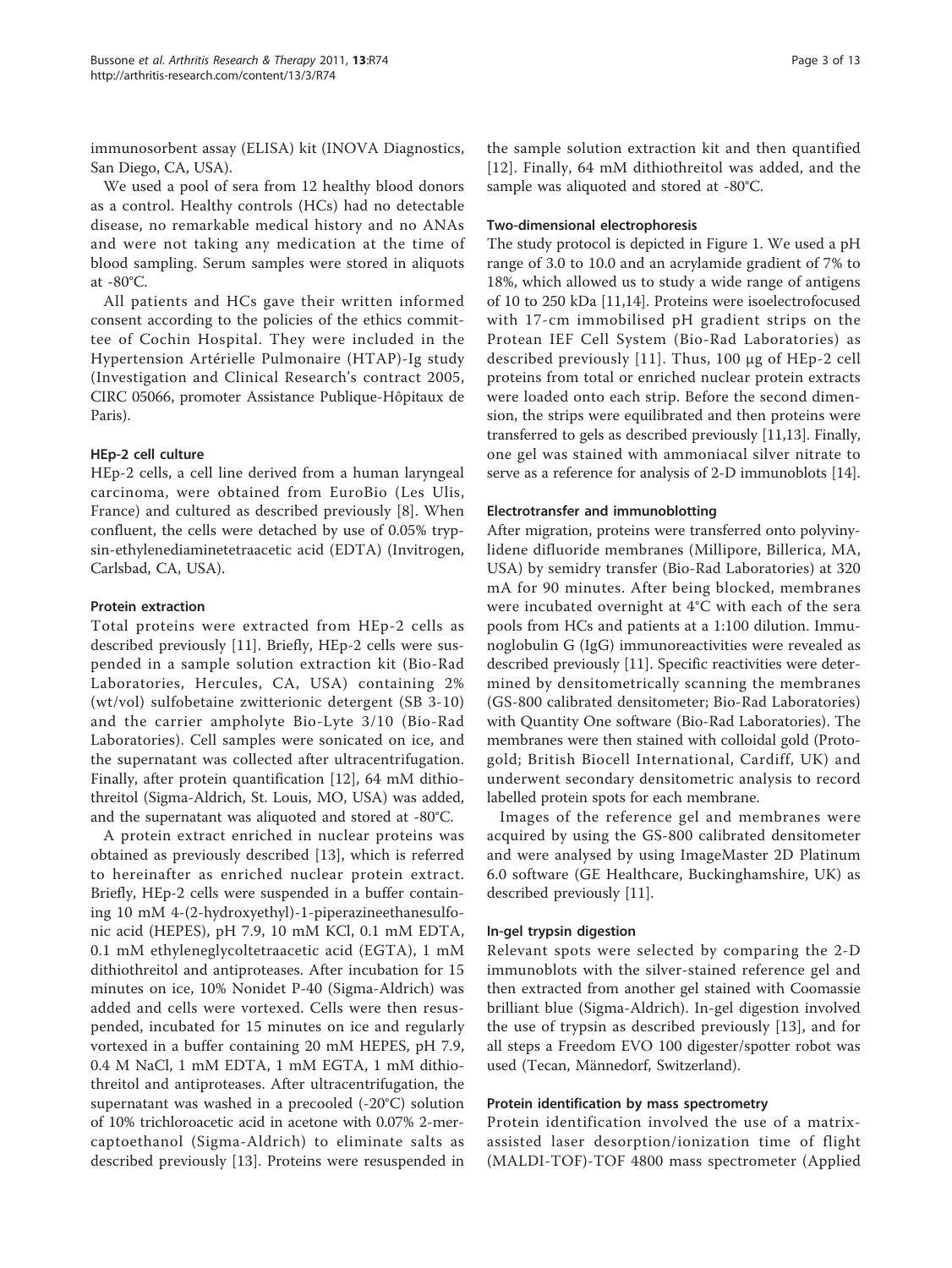<span id="page-3-0"></span>

Biosystems, Foster City, CA, USA) as previously reported [[13\]](#page-11-0). Database searching involved the use of Mascot 2.2 software (Matrix Science, London, UK) and the GPS Explorer version 3.6 program (Applied Biosystems) to combine mass spectrometry (MS) and tandem mass spectrometry (MS/MS) queries of human proteins from the Swiss-Prot database [[15\]](#page-11-0).

#### Biological network analysis

Protein lists of interest were analysed using Pathway Studio software (Ariadne, Rockville, MD, USA) [[16\]](#page-11-0).

Pathway Studio is a pathway analysis tool that uses automated text-mining engines to extract information from the literature. Briefly, protein lists were run against ResNet 7.0, a database of biological relations, ontologies and pathways. ResNet 7.0 covers human, mouse and rat proteins. The filters applied included "all shortest paths between selected entities" and "expand pathway". The information received was narrowed down to our protein lists to obtain their relationships. Protein entities belonging to different functional groups were represented as different shapes.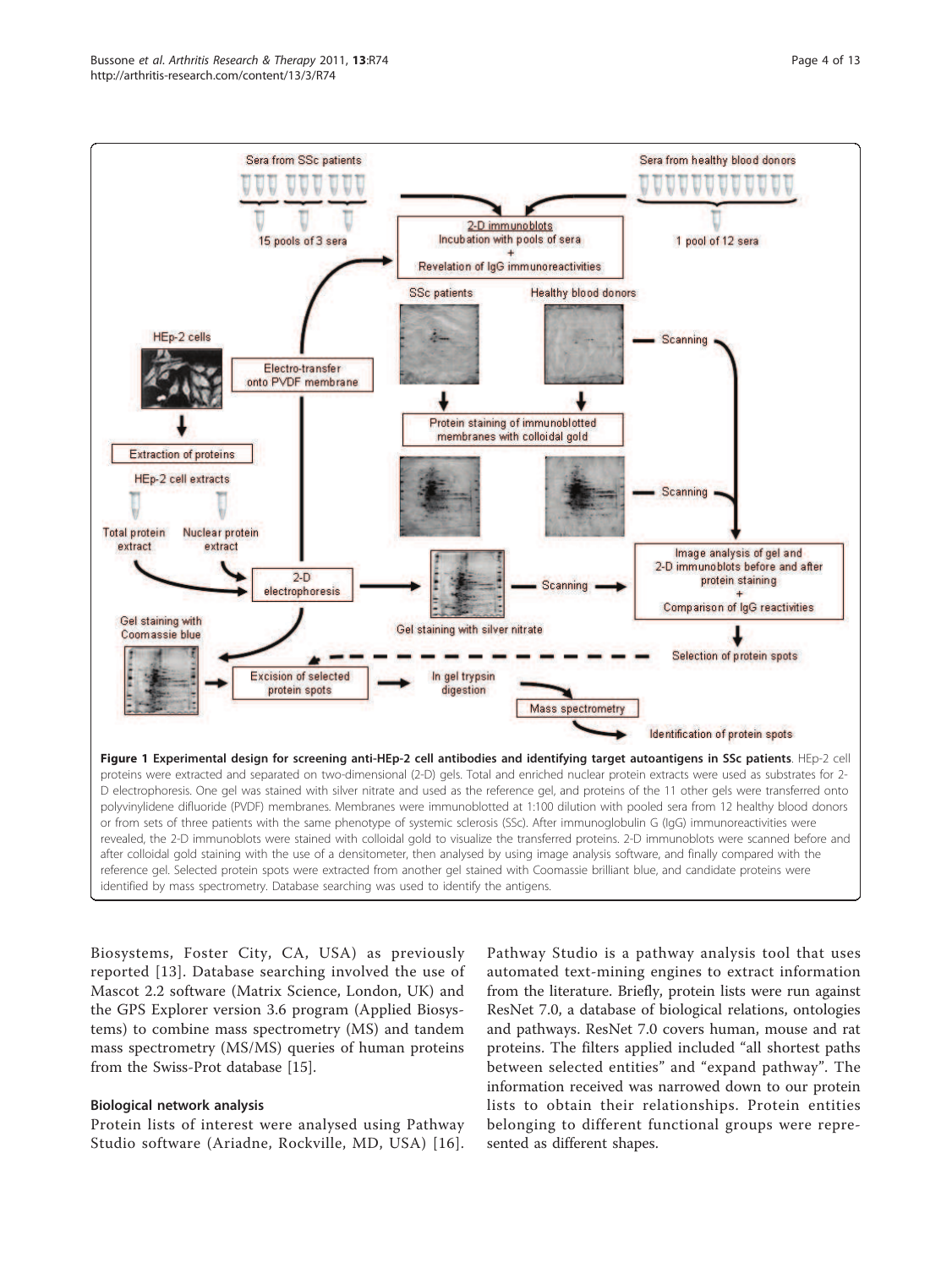#### <span id="page-4-0"></span>Statistical analysis

Data are presented as mean values ± standard deviation. Positive identification of proteins by MALDI-TOF-TOF was based on a statistically significant Mascot score  $(P < 0.05)$ . For peptides matching multiple members of a protein family, the reported protein is the one with the highest number of peptide matches.

#### Results

#### Analysis of HEp-2 cell proteomes

We found 974 and 832 protein spots specifically stained by silver nitrate in HEp-2 cell total and enriched nuclear protein extracts, respectively (Figures 2B and 2E and Additional file [1\)](#page-10-0). Major differences were observed between the two HEp-2 cell proteomes, corresponding to quantitative variation for a given protein spot as well as protein spots that were exclusively detected in one of the two protein extracts. In the total protein extract, a large number of protein spots stained with high intensity migrated between pH 4.0 and 7.0 and between 100 and 10 kDa. In the enriched nuclear protein extract, a lower number of protein spots was stained with high intensity and migrated between pH 5.0 and 9.0 and, with several exceptions, between 75 and 30 kDa.

After protein transfer and colloidal gold staining, we identified  $658 \pm 101$  and  $535 \pm 66$  protein spots on average per membrane in total and enriched nuclear protein extracts, respectively (data not shown). Again, quantitative and/or qualitative differences were observed between membranes transferred with one or the other of the protein extracts.

#### IgG reactivities shared between SSc patients

In the 15 pools of sera from SSc patients, IgG recognised, on average per membrane,  $142 \pm 34$  and  $155 \pm 12$ 47 protein spots in HEp-2 cell total and enriched nuclear protein extracts, respectively, with no significant difference between sera pools (data not shown). Overall, 43 and 33 protein spots were recognised by at least 75% of pools from patients with dcSSc and/or lcSSc in total and enriched nuclear protein extracts, respectively (Additional files [2](#page-10-0) and [3](#page-10-0)). Thus, 14 and 4 proteins were identified by MS from the protein spots recognised by at least 75% of the 15 pools in total and enriched nuclear protein extracts, respectively (Table [2\)](#page-5-0). A limited number of proteins were recognised by IgG from all pools of patients. All of these latter proteins were also recognised by IgG from HCs. Interestingly,  $\alpha$ -enolase was recognised by IgG from all pools of



Figure 2 IgG reactivities directed toward triosephosphate isomerase, superoxide dismutase mitochondrial precursor and heterogeneous nuclear ribonucleoprotein L. (A) areas of 2-D membranes with IgG reactivities directed toward triosephosphate isomerase (rectangles) and superoxide dismutase mitochondrial precursor (ovals) in sera from patients with different subsets of SSc and from healthy blood donors in total protein extract. (D) Areas of 2-D membranes with IgG reactivities directed toward heterogeneous nuclear ribonucleoprotein L in sera from SSc patients with unidentified ANA and from healthy blood donors in enriched nuclear protein extract. 2-D silver-stained gel of total (B) and nuclear (E) protein extracts from HEp-2 cells. First dimension (x-axis): pH range from 3 to 10; second dimension: range from 150 to 10 kDa (y-axis). The areas delineated by rectangles in B (pH 6.5 to 7.8; 22 to 28 kDa) and D (pH 7.1 to 7.7; 55 to 65 kDa) correspond to the region of membranes magnified in A and D, respectively. (C and F) 3-D representation of IgG reactivity peaks in a sera pool from three patients (left) and from the 12 healthy blood donors (right). ACA: anticentromere antibody; ANA: antinuclear antibody; ATA: antitopoisomerase I antibody; dcSSc: diffuse cutaneous systemic sclerosis; DU: digital ulcer; lcSSc: limited cutaneous systemic sclerosis; MW: molecular weight; PAH: pulmonary arterial hypertension; RNAP: anti-RNA polymerase III antibody; SRC: scleroderma renal crisis; SSc: systemic sclerosis.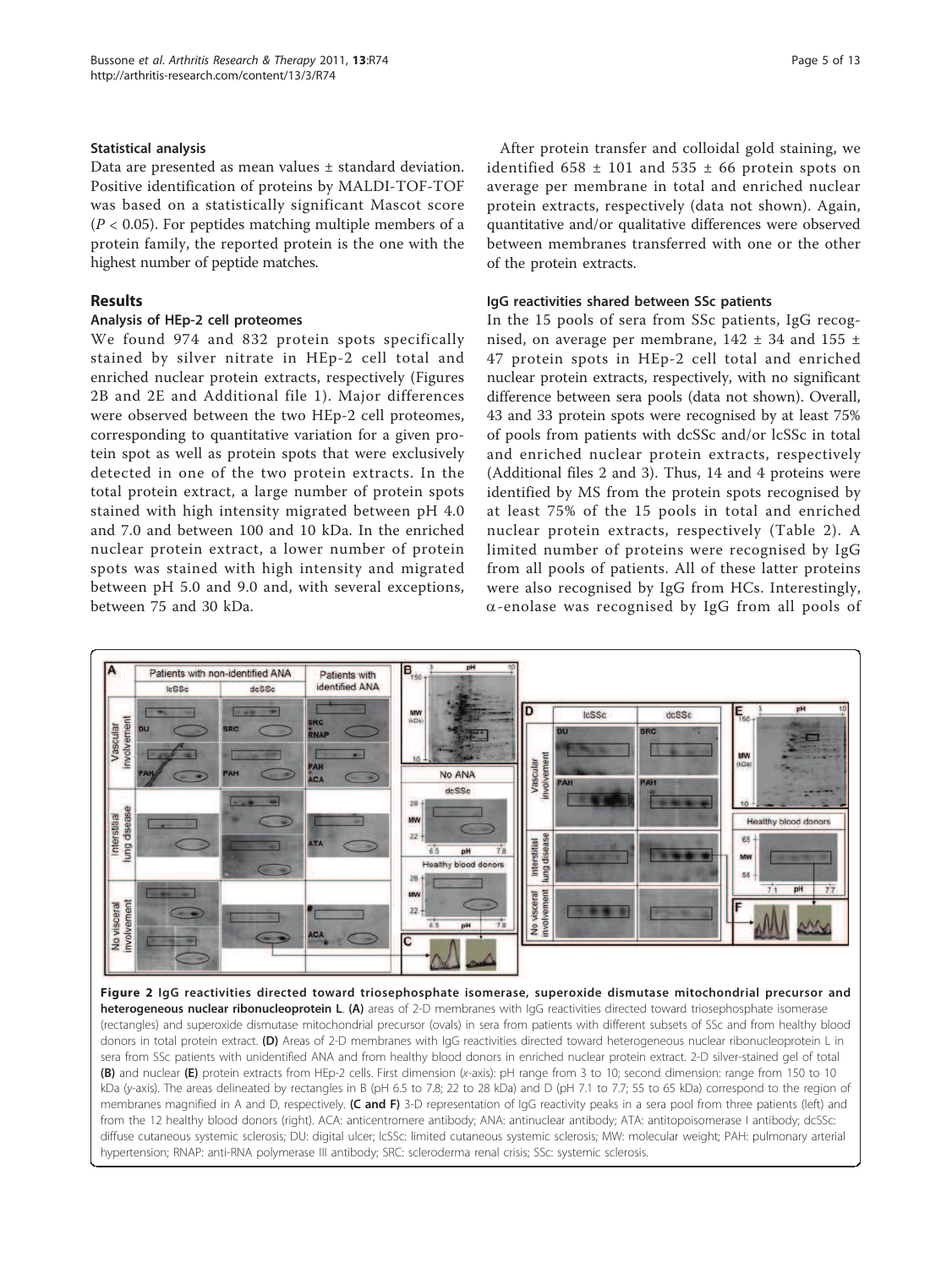<span id="page-5-0"></span>Table 2 HEp-2 cell proteins recognised by immunoglobulin G in at least 75% of sera pools from patients<sup>a</sup>

| Protein                                                            | <b>SwissProt accession</b><br>number    |
|--------------------------------------------------------------------|-----------------------------------------|
| Total protein extract                                              |                                         |
| Heat shock 70-kDa protein 1 <sup>b</sup>                           | <b>SwissProt:</b><br>HSP71_HUMAN]       |
| Stress-induced phosphoprotein 1                                    | [SwissProt:<br>STIP1_HUMAN]             |
| Protein disulfide-isomerase A3 precursor                           | [SwissProt:<br>PDIA3 HUMAN]             |
| Glial fibrillary acidic protein <sup>b</sup>                       | <b>SwissProt:</b><br><b>GFAP HUMAN1</b> |
| $\alpha$ -enolase <sup>b</sup>                                     | <b>SwissProt:</b><br>ENOA HUMANI        |
| Mannose-6 phosphate receptor-binding<br>protein 1                  | [SwissProt:<br>M6PBP_HUMAN]             |
| 40S ribosomal protein SA <sup>b</sup>                              | [SwissProt:<br>RSSA HUMANI              |
| Phosphoglycerate kinase 1                                          | [SwissProt:<br>PGK1_HUMAN]              |
| Actin, cytoplasmic 1 <sup>b</sup>                                  | [SwissProt:<br><b>ACTB HUMAN]</b>       |
| Glyceraldehyde-3-phosphate<br>dehydrogenaseb                       | [SwissProt:G3P HUMAN]                   |
| Heterogeneous nuclear<br>ribonucleoproteins A2/B1                  | [SwissProt:<br>ROA2 HUMAN]              |
| Triosephosphate isomerase <sup>b</sup>                             | [SwissProt:TPIS HUMAN]                  |
| Peroxiredoxin 6                                                    | [SwissProt:<br>PRDX6 HUMAN]             |
| Superoxide dismutase [Mn],<br>mitochondrial precursor <sup>b</sup> | [SwissProt:<br>SODM_HUMAN]              |
| Enriched nuclear protein extract                                   |                                         |
| Heterogeneous nuclear<br>ribonucleoprotein L <sup>b</sup>          | [SwissProt:<br>HNRPL HUMAN]             |
| Pre-mRNA processing factor 19                                      | [SwissProt:<br>PRP19 HUMAN]             |
| $\alpha$ -enolase <sup>b</sup>                                     | [SwissProt:<br>ENOA HUMANI              |
| Poly(rC)-binding protein 1                                         | [SwissProt:<br>PCBP1 HUMAN]             |

<sup>a</sup>SSc: systemic sclerosis. <sup>b</sup>HEp-2 cell proteins recognised by all pools of sera from SSc patients with unidentified antinuclear antibodies.

patients in both extracts. Finally, among the spots recognised by IgG from the 10 pools of sera from patients with unidentified ANAs, 15 were specifically recognised by IgG from at least 4 of these 10 pools in total or enriched nuclear protein extracts (Table [3](#page-6-0))

## Comparison of IgG reactivities in sera from HCs and SSc patients

Serum IgG from the pool of 12 HCs recognised  $95 \pm 1$ and 108 ± 3 protein spots in total and enriched nuclear protein extracts, respectively. In the total protein extract, IgG reactivity for triosephosphate isomerase (TPI) and superoxide dismutase mitochondrial precursor (SOD2) was higher in the majority of pools of SSc patients, especially in those with sera from patients with unidentified ANAs, than in the pool of sera from HCs (Figure [2\)](#page-4-0). Although IgG reactivity was slightly higher for SOD2 in sera from patients without visceral involvement, IgG reactivities did not differ between subgroups of patients for TPI or SOD2. In the enriched nuclear protein extract, IgG reactivity for heterogeneous nuclear ribonucleoprotein L (hnRNP L) was high in several sera pools from SSc patients with unidentified ANAs and low in the pool of sera from HCs (Figure [2\)](#page-4-0). In both total and enriched nuclear protein extracts, IgG reactivity for lamin A/C was high in several sera pools from patients with unidentified ANAs (Figure [3](#page-7-0)). Interestingly, no IgG reactivity for lamin A/C was observed in sera pools from HCs and from patients with identified ANAs or without ANAs. Finally, IgG reactivity for lamin A/C was high in the pool of sera from patients with lcSSc, digital ulcers and unidentified ANAs in both total and enriched nuclear protein extracts (Figures [3A](#page-7-0) and [3D\)](#page-7-0).

## Subset-specific IgG reactivities in sera from patients with unidentified ANAs

Using both groups of experiments performed with total and enriched nuclear protein extracts, we identified IgG reactivities that were specific for each phenotypic subset of patients with unidentified ANAs. MS identified a number of key target antigens (Table [4\)](#page-8-0). Interestingly, with the exception of one subset, we identified at least one and up to four target antigens recognised by sera pools from each subset of patients with unidentified ANAs, including cofilin 1, peroxiredoxin 2 (PRDX2) and calreticulin (Table [4](#page-8-0)). One target antigen, eukaryotic translation initiation factor 5A-1, was identified in both the total and the enriched nuclear protein extracts from patients with the same disease subset.

## Biological network analysis of identified autoantibody specificities

Lists of HEp-2 cell proteins specifically recognised and/or recognised with high intensity by IgG from SSc patients were analysed by using Pathway Studio software. Interestingly, most of these proteins were involved in the transforming growth factor  $\beta$  (TGF- $\beta$ ) pathway (Additional file [4](#page-10-0)). From this network, we wanted to focus on molecules recognised by IgG from SSc patients with unidentified ANAs. This allowed us to depict the signalling network between  $TGF-\beta$  and HEp-2 cell proteins identified as major targets of autoantibodies in SSc patients with unidentified ANAs (Figure [4\)](#page-9-0). Thus, the expression of these proteins can be either increased or decreased by  $TGF- $\beta$ . Interestingly, some of these$ proteins are involved in the pathophysiological process of SSc.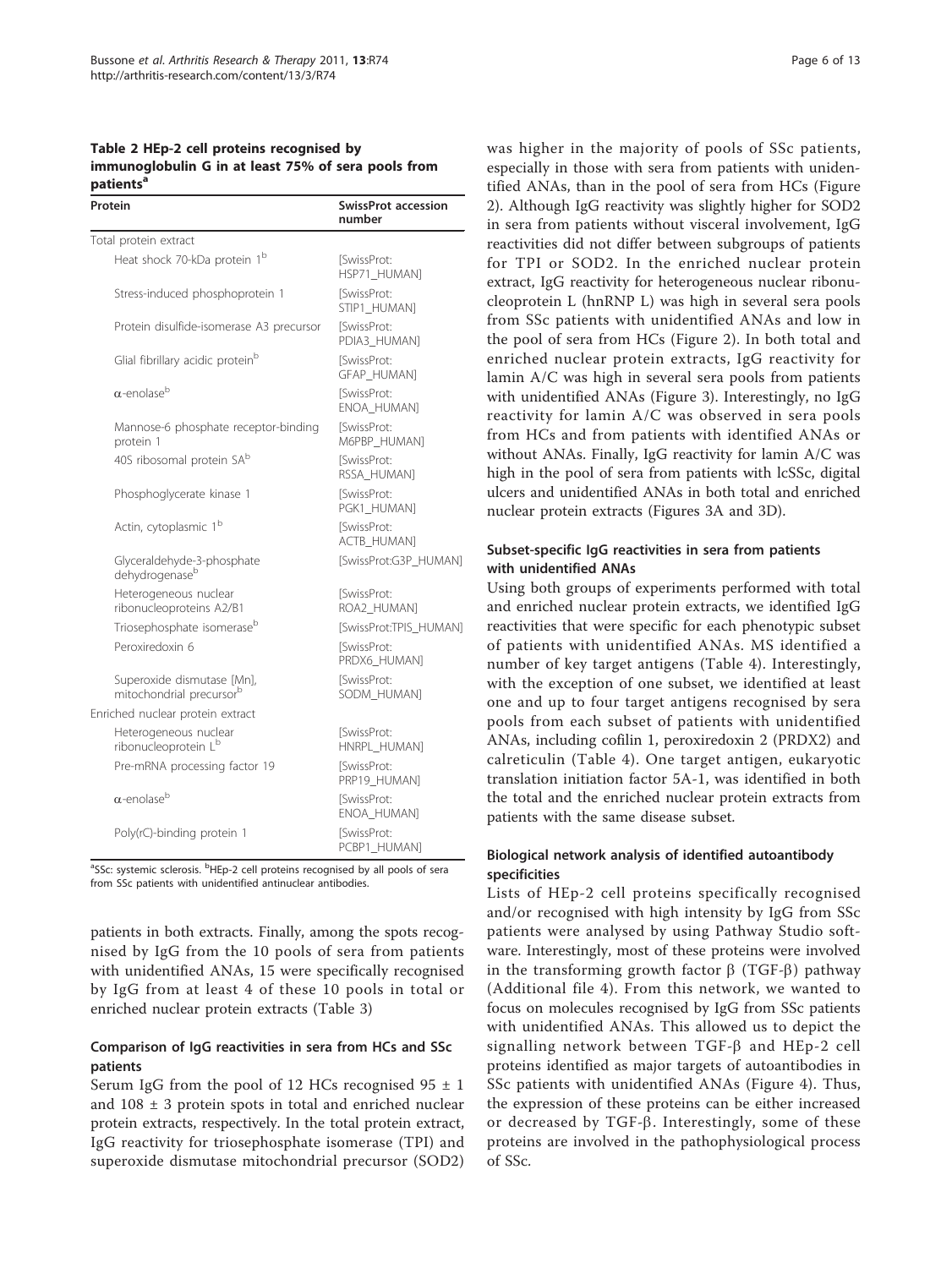| on gel | Protein ID HEp-2 cell protein                                                | <b>SwissProt</b><br>accession<br>number | <b>MW</b><br>th/es | $pH_i$ th/es | Number of unique<br>identified peptides <sup>#</sup> | <b>Total</b><br>ion<br>score | Best ion<br>score | Sequence<br>coverage (%) |
|--------|------------------------------------------------------------------------------|-----------------------------------------|--------------------|--------------|------------------------------------------------------|------------------------------|-------------------|--------------------------|
| 550    | Far upstream element-binding<br>protein 2 (N)                                | [SwissProt:<br>FUBP2_HUMAN]             | 73/80              | 6.8/7.1      | 10/17                                                | 554                          | 108               | 37                       |
| 553    | Far upstream element-binding<br>protein 2 (N)                                | <b>[SwissProt:</b><br>FUBP2_HUMAN]      | 73/79              | 6.8/7.3      | 11/17                                                | 864                          | 153               | 32                       |
| 554    | Far upstream element-binding<br>protein 2 (N)                                | [SwissProt:<br>FUBP2_HUMAN]             | 73/79              | 6.8/7.5      | 10/17                                                | 598                          | 105               | 34                       |
| 617    | Lamin A/C (N)                                                                | [SwissProt:<br>LMNA HUMAN]              | 74/73              | 6.6/7.0      | 11/29                                                | 680                          | 127               | 50                       |
| 762    | RNA-binding protein FUS (N)                                                  | [SwissProt:<br>FUS HUMAN]               | 53/61              | 9.4/7.8      | 2/5                                                  | 64                           | 45                | 17                       |
| 771    | Ras GTPase-activating protein-<br>binding protein 1 (N)                      | [SwissProt:<br>G3BP1_HUMAN]             | 52/61              | 5.4/6.0      | 5/12                                                 | 381                          | 131               | 39                       |
| 913    | Lamin $A/C(T)$                                                               | <b>ISwissProt:</b><br>LMNA_HUMAN]       | 74/77              | 6.6/7.0      | 5/14                                                 | 120                          | 39                | 28                       |
| 914    | Lamin $A/C(T)$                                                               | [SwissProt:<br>LMNA_HUMAN]              | 74/77              | 6.6/6.8      | 7/23                                                 | 121                          | 38                | 42                       |
| 921    | RuvB-like 1 (N)                                                              | <b>[SwissProt:</b><br>RUVB1_HUMAN]      | 50/50              | 6.0/6.8      | 8/16                                                 | 591                          | 131               | 50                       |
|        | Protein DEK (N)                                                              | [SwissProt:<br>DEK HUMAN]               | 43/50              | 8.7/6.8      | 2/4                                                  | 162                          | 92                | 12                       |
| 924    | Heterogeneous nuclear<br>ribonucleoprotein H (N)                             | [SwissProt:<br>HNRH1_HUMAN]             | 49/49              | 5.9/6.4      | 8/15                                                 | 440                          | 80                | 53                       |
| 1132   | 60-kDa heat shock protein,<br>mitochondrial precursor (T)                    | <b>ISwissProt:</b><br>CH60_HUMAN]       | 61/61              | 5.7/5.5      | 7/15                                                 | 176                          | 36                | 28                       |
| 1191   | Serine/threonine protein<br>phosphatase $PP1-\beta$ catalytic<br>subunit (N) | [SwissProt:<br>PP1B_HUMAN]              | 37/34              | 5.8/6.1      | 2/10                                                 | 62                           | 41                | 35                       |
| 1629   | Annexin A1 (T)                                                               | [SwissProt:<br>ANXA1_HUMAN]             | 39/38              | 6.6/6.7      | 6/13                                                 | 233                          | 73                | 50                       |
| 2212   | Stathmin (T)                                                                 | [SwissProt:<br>STMN1_HUMAN]             | 17/18              | 5.8/6.2      | 2/6                                                  | 82                           | 51                | 32                       |
| 2039   | Histone-binding protein<br>RBBP4 (N)                                         | [SwissProt:<br>RBBP4 HUMAN]             | 48/48              | 4.7/5.1      | 7/10                                                 | 414                          | 103               | 27                       |

<span id="page-6-0"></span>

|  |  |  | Table 3 Proteins specifically recognised by IgG from at least four pools of patients with unidentified ANA |
|--|--|--|------------------------------------------------------------------------------------------------------------|
|--|--|--|------------------------------------------------------------------------------------------------------------|

a<br>ANA: antinuclear antibody; FUS: fused in sarcoma; MW: molecular weight (in kilodaltons); N: proteins recognised in HEp-2 cell-enriched nuclear protein extract; pH<sub>i</sub>, intracellular pH; PP1: protein phosphatase 1; SSc: systemic sclerosis; T: proteins recognised in HEp-2 cell total protein extract; th/es: theoretical/estimated<br><sup>b</sup>Number of uniquely identified peptides in tandem mas

#### **Discussion**

In the present work, we have identified a number of new target antigens for autoantibodies in SSc patients that are either shared among patients or specific to a given phenotype. For some antigens, including TPI, SOD2, hnRNP L and lamin A/C, IgG reactivity was higher in sera pools from patients than in pools from HCs. TPI, a glycolytic enzyme localised in the cytoplasm, is one of the nine proteins specifically identified in whole saliva from patients with dcSSc as compared with HCs [[17](#page-11-0)]. Interestingly, we recently identified another glycolytic enzyme,  $\alpha$ -enolase, as a target of antifibroblast antibodies in SSc patients, particularly those with ILD and/or ATAs [[18,19](#page-11-0)]. SOD2 is a mitochondrial metalloenzyme that catalyses the dismutation of the superoxide anion to hydrogen peroxide and oxygen and protects against reactive oxygen species (ROS). Thus, autoantibodies directed against SOD2 might impair the enzyme function and favour ROS accumulation. This finding could be relevant to the pathogenesis of SSc, because a major increase in ROS level is a hallmark of SSc [[20](#page-11-0)]. Interestingly, Dalpke et al. [[21](#page-11-0)] reported that a hyperimmune serum against SOD2 inhibited the protective effects of SOD2 on endothelial cells exposed to oxidative stress. In addition, downregulation of SOD2 expression was described in osteoarthritis [[22\]](#page-11-0), and anti-TPI antibodies have been identified in several autoimmune conditions, including neuropsychiatric systemic lupus erythematosus (SLE) [[23](#page-11-0)], and in osteoarthritis [\[24\]](#page-11-0).

Lamins A and C are both encoded by the LMNA gene and represent major constituents of the inner nuclear membrane. Mutations of this gene have been identified in a number of conditions, including Hutchinson-Gilford progeria syndrome [[25\]](#page-11-0), which represents a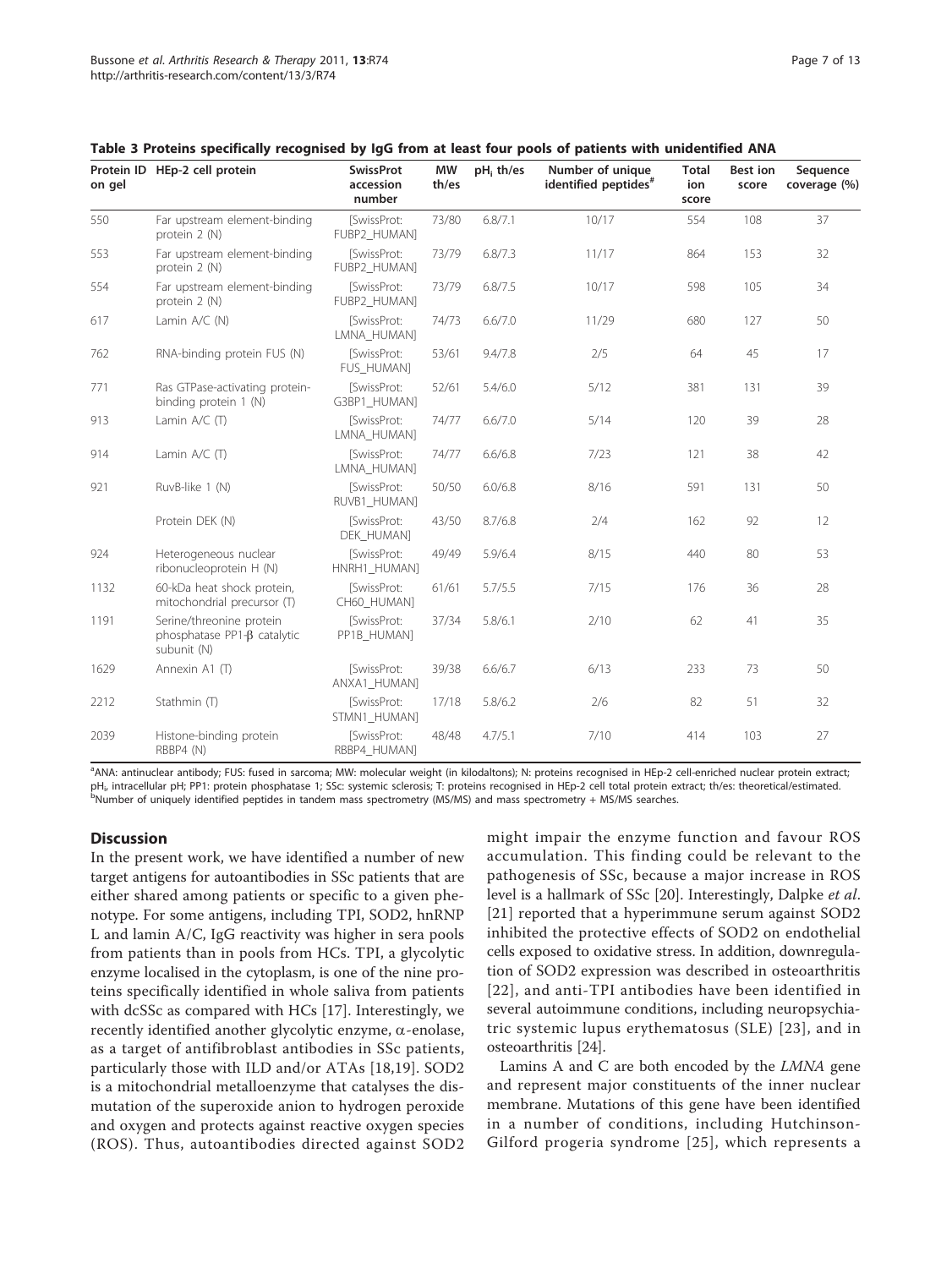<span id="page-7-0"></span>

major differential diagnosis of juvenile SSc. The most frequent mutation responsible for progeria creates a truncated progeria mutant lamin A (progerin), which accumulates within the nuclei of human vascular cells and may be directly responsible for vascular involvement in progeria [[26\]](#page-11-0). The identification of lamin as a major target of autoantibodies in SSc patients precludes the potential role of modified and/or dysfunctional lamin and/or antilamin autoantibodies in the pathogenesis of SSc. Antilamin antibodies were found in sera from patients with SLE [[27\]](#page-11-0) and antiphospholipid syndrome [[28\]](#page-11-0) as well as in a patient with linear morphea [\[29\]](#page-11-0).

HnRNP L is a nuclear protein associated with hnRNP complexes and takes part in the processing of pre-mRNA. Anti-hnRNP L antibodies were identified in a small cohort of SSc patients in association with anti-hnRNP A/B antibodies [\[30\]](#page-11-0). HnRNP L was also identified as a target of autoantibodies in New Zealand White × BXSB mice with SLE and antiphospholipid syndrome [\[31\]](#page-11-0).

Our analysis revealed that PRDX2, cofilin 1 and calreticulin were specifically recognised by IgG from phenotypic subsets of patients with unidentified ANAs. Other target antigens listed in Table [4](#page-8-0) might also be relevant and should be tested in further work. PRDX2 is a peroxidase that eliminates endogenous ROS produced in response to growth factors such as platelet-derived growth factor (PDGF). PRDX2 influences oxidative and heat stress resistance [[32](#page-11-0)] and inhibits PDGF signalling and vascular remodelling [[33\]](#page-11-0). Interestingly, PRDX2 has recently been identified as a target of anti-endothelial cell antibodies in systemic vasculitis [[34](#page-11-0)].

Cofilin 1 is a regulator of actin depolymerisation. Cofilin is a major effector of nicotinamide adenine dinucleotide phosphate (NADPH) oxidase 1-mediated migration, and NADPH oxidase 1 plays a critical role in neointima formation by mediating vascular smooth muscle cell migration, proliferation and extracellular matrix production [\[35\]](#page-11-0). Moreover, regulation of the phosphorylation state of cofilin controls PDGF-induced migration of human aortic smooth muscle cells [[36](#page-11-0)]. Anti-cofilin 1 antibodies have been detected in a few patients with rheumatoid arthritis, SLE or polymyositis and/or dermatomyositis [[37](#page-11-0)].

Calreticulin is an endoplasmic reticulum chaperone and an intracellular calcium-binding protein and thus is involved in signal transduction pathways. In apoptotic cells, calreticulin is translocated to the cell surface, conferring immunogenicity of cell death [[38\]](#page-11-0). Calreticulin has been described as a potential cell surface receptor involved in cell penetration of anti-DNA antibodies in patients with SLE [[39\]](#page-11-0). Anticalreticulin antibodies have been reported in patients with celiac disease and SLE [[40,41\]](#page-11-0).

Interestingly, we determined that several autoantigens recognised by IgG from SSc patients were involved in the TGF- $\beta$  pathway. In the pathophysiology of SSc, fibroblast proliferation and accumulation of extracellular matrix result from uncontrolled activation of the TGF- $\beta$ pathway and from excess synthesis of connective tissue growth factor, PDGF, proinflammatory cytokines and ROS [\[3](#page-10-0)]. Thus, increased expression and/or modified structure or fragmentation in the presence of ROS of a number of proteins involved in the  $TGF-\beta$  pathway could trigger specific immune responses in these patients. Casciola-Rosen et al. [[42](#page-11-0)] reported on the sensitivity of scleroderma antigens to ROS-induced fragmentation in this setting, possibly through ischemiareperfusion injury as the potential initiator of the autoimmune process in SSc.

The combined use of 2-DE and immunoblotting offers an interesting approach to identifying target antigens of autoantibodies [\[10](#page-10-0),[13\]](#page-11-0). We used HEp-2 cells as sources of autoantigens because these cells are routinely used to detect ANAs. Although not directly relevant to the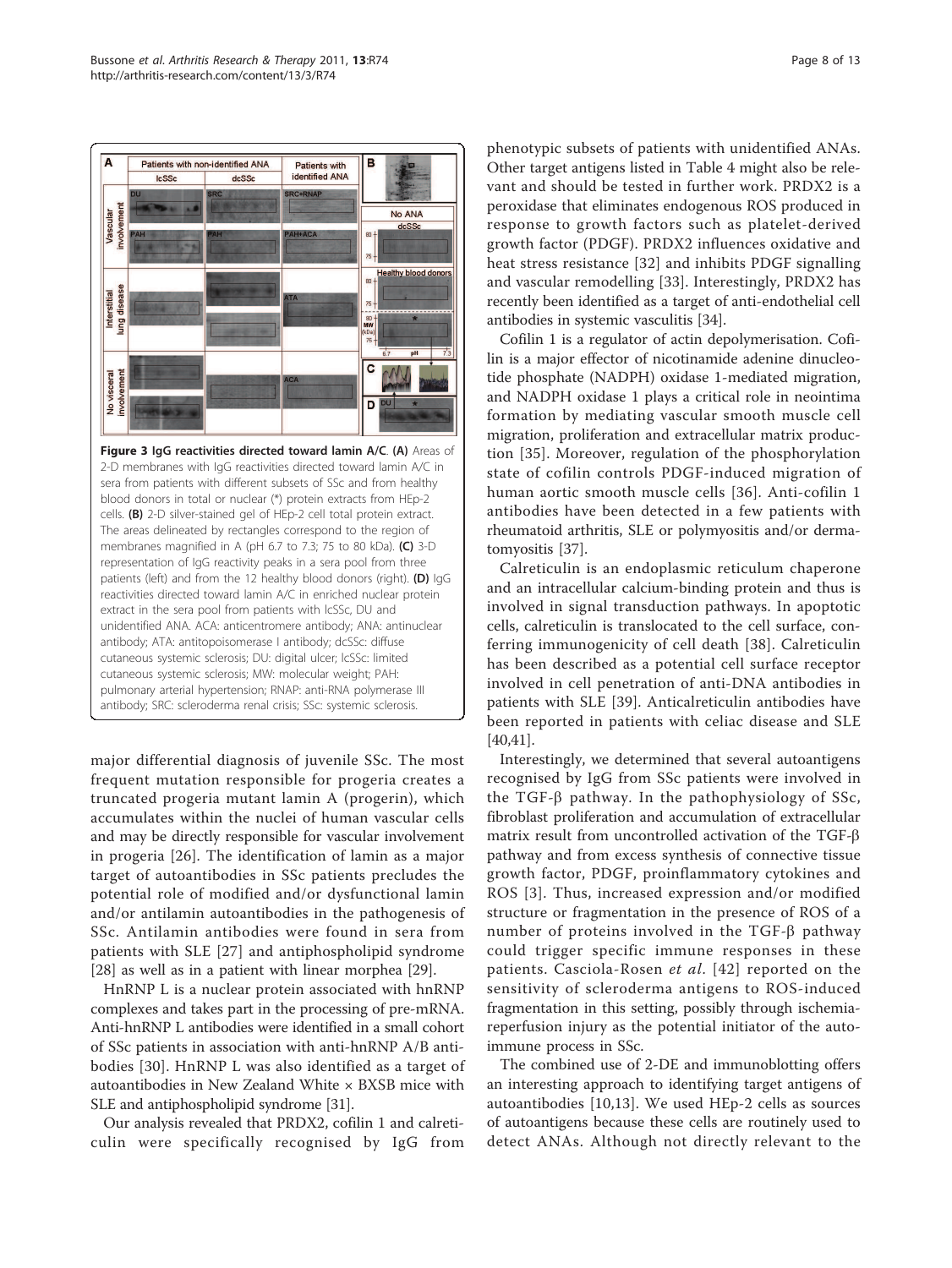| Subset of<br>patients | Protein<br>ID on gel | HEp-2 cell protein                                                             | <b>SwissProt</b><br>accession<br>number | MW th/es | $pH_i$ th/es | Number of<br>unique<br>identified<br>peptides <sup>#</sup> | Total<br>ion<br>score | Best<br>ion<br>score | Sequence<br>coverage<br>(%) |
|-----------------------|----------------------|--------------------------------------------------------------------------------|-----------------------------------------|----------|--------------|------------------------------------------------------------|-----------------------|----------------------|-----------------------------|
| dcSSc/SRC             | 1100                 | Calreticulin precursor (T)                                                     | [SwissProt:<br>CALR_HUMAN]              | 48/63    | 4.3/4.4      | 5/16                                                       | 136                   | 36                   | 25                          |
|                       | 1420                 | Pre-mRNA splicing factor<br>SPF27 (N)                                          | <b>SwissProt:</b><br>SPF27_HUMAN]       | 26/25    | 5.5/5.9      | 6/10                                                       | 377                   | 115                  | 47                          |
|                       | 1636                 | Eukaryotic translation<br>initiation factor 5A-1 (N)                           | [SwissProt:<br>IF5A1_HUMAN]             | 17/16    | 5.1/5.7      | 3/3                                                        | 163                   | 101                  | 33                          |
|                       | 2249                 | Eukaryotic translation<br>initiation factor $5A-1$ (T)                         | <b>ISwissProt:</b><br>IF5A1_HUMAN]      | 17/17    | 5.1/5.6      | 2/5                                                        | 80                    | 69                   | 22                          |
| dcSSc/PAH -           |                      |                                                                                |                                         |          |              |                                                            |                       |                      |                             |
| dcSSc/ILD             | 589                  | Probable ATP-dependent<br>RNA helicase DDX17 (N)                               | [SwissProt:<br>DDX17_HUMAN]             | 72/76    | 8.8/8.0      | 8/20                                                       | 207                   | 35                   | 36                          |
|                       | 1101                 | Poly(rC)-binding protein 2 (N)                                                 | [SwissProt:<br>PCBP2_HUMAN]             | 39/39    | 6.3/6.9      | 5/10                                                       | 132                   | 56                   | 41                          |
|                       | 1151                 | Serine/threonine protein<br>phosphatase PP1- $\alpha$ catalytic<br>subunit (N) | <b>ISwissProt:</b><br>PP1A_HUMAN]       | 37/35    | 5.9/6.5      | 10/17                                                      | 476                   | 114                  | 61                          |
| $dcSSc*$              | 1417                 | <b>DNA-directed RNA</b><br>polymerases I, II and III,<br>subunit RPABC1 (N)    | <b>ISwissProt:</b><br>RPAB1_HUMAN]      | 25/25    | 5.7/6.3      | 2/4                                                        | 150                   | 117                  | 21                          |
|                       | 2163                 | Cofilin 1 (T)                                                                  | <b>ISwissProt:</b><br>COF1_HUMAN]       | 19/19    | 8.2/9.5      | 3/7                                                        | 134                   | 72                   | 54                          |
| IcSSc/DU              | 2317                 | Histone H2A type 1-J (T)                                                       | [SwissProt:<br>H2A1J_HUMAN]             | 14/16    | 10.9/6.1     | 2/3                                                        | 37                    | 20                   | 27                          |
| IcSSc/PAH             | 882                  | Telomeric repeat binding<br>factor 2-interacting protein 1<br>(N)              | [SwissProt:<br>TE2IP_HUMAN]             | 44/52    | 4.6/4.9      | 9/15                                                       | 286                   | 71                   | 48                          |
|                       | 1119                 | Heterogeneous nuclear<br>ribonucleoprotein A/B (N)                             | [SwissProt:<br>ROAA_HUMAN]              | 36/38    | 8.2/6.5      | 3/5                                                        | 55                    | 27                   | 15                          |
|                       | 2079                 | Peroxiredoxin 2 (T)                                                            | [SwissProt:<br>PRDX2_HUMAN]             | 22/23    | 5.7/6.0      | 5/7                                                        | 143                   | 40                   | 26                          |
| IcSSc/ILD             | 901                  | 78-kDa glucose-regulated<br>protein precursor (T)                              | [SwissProt:<br>GRP78_HUMAN]             | 72/76    | 5.1/5.4      | 13/29                                                      | 711                   | 121                  | 28                          |
|                       | 2063                 | ATP-dependent DNA helicase<br>2, subunit 1 (N)                                 | [SwissProt:<br>KU70_HUMAN]              | 70/70    | 6.2/6.9      | 3/14                                                       | 89                    | 45                   | 29                          |
| $lcSSc*$              | 820                  | U4/U6 small nuclear<br>ribonucleoprotein Prp31 (N)                             | <b>SwissProt:</b><br>PRP31_HUMAN]       | 55/57    | 5.6/6.4      | 3/7                                                        | 112                   | 64                   | 16                          |
|                       | 1478                 | Calumenin precursor (T)                                                        | [SwissProt:<br>CALU_HUMAN]              | 37/44    | 4.5/4.6      | 3/7                                                        | 82                    | 39                   | 29                          |
|                       | 1895                 | Tumour protein D54 (T)                                                         | [SwissProt:<br>TPD54_HUMAN]             | 22/29    | 5.3/5.6      | 1/3                                                        | 47                    | 47                   | 23                          |

<span id="page-8-0"></span>Table 4 Proteins specifically recognised by IgG from patients with the same phenotype and expressing unidentified **ANA**<sup>a</sup>

a<br>ANA: antinuclear antibody; dcSSc: diffuse cutaneous systemic sclerosis; DU: digital ulcer; ILD: interstitial lung disease; lcSSc: limited cutaneous systemic sclerosis; MW: molecular weight (in kilodaltons); N: proteins recognised in HEp-2 cell-enriched nuclear protein extract; PAH: pulmonary arterial hypertension; SRC: scleroderma renal crisis; SSc: systemic sclerosis; T: proteins recognised in HEp-2 cell total protein extract; th/es: theoretical/estimated. <sup>b</sup>Number of unique identified peptides in MS/MS and in MS+MS/MS searches. <sup>c</sup>Without visceral involvement.

pathogenesis of SSc, we thought it more appropriate to use these cells as sources of autoantigens because we were looking for additional targets to ANAs. Additional validation studies with sera from patients with other connective tissue diseases are necessary. In addition, 2- DE and immunoblotting were not adapted to test a large number of sera, and thus further experiments using ELISA with recombinant proteins are necessary, which will allow for validation of the target antigens and screening of a large number of patients.

However, our work has several additional limitations. Less than 1,000 protein spots were stained in the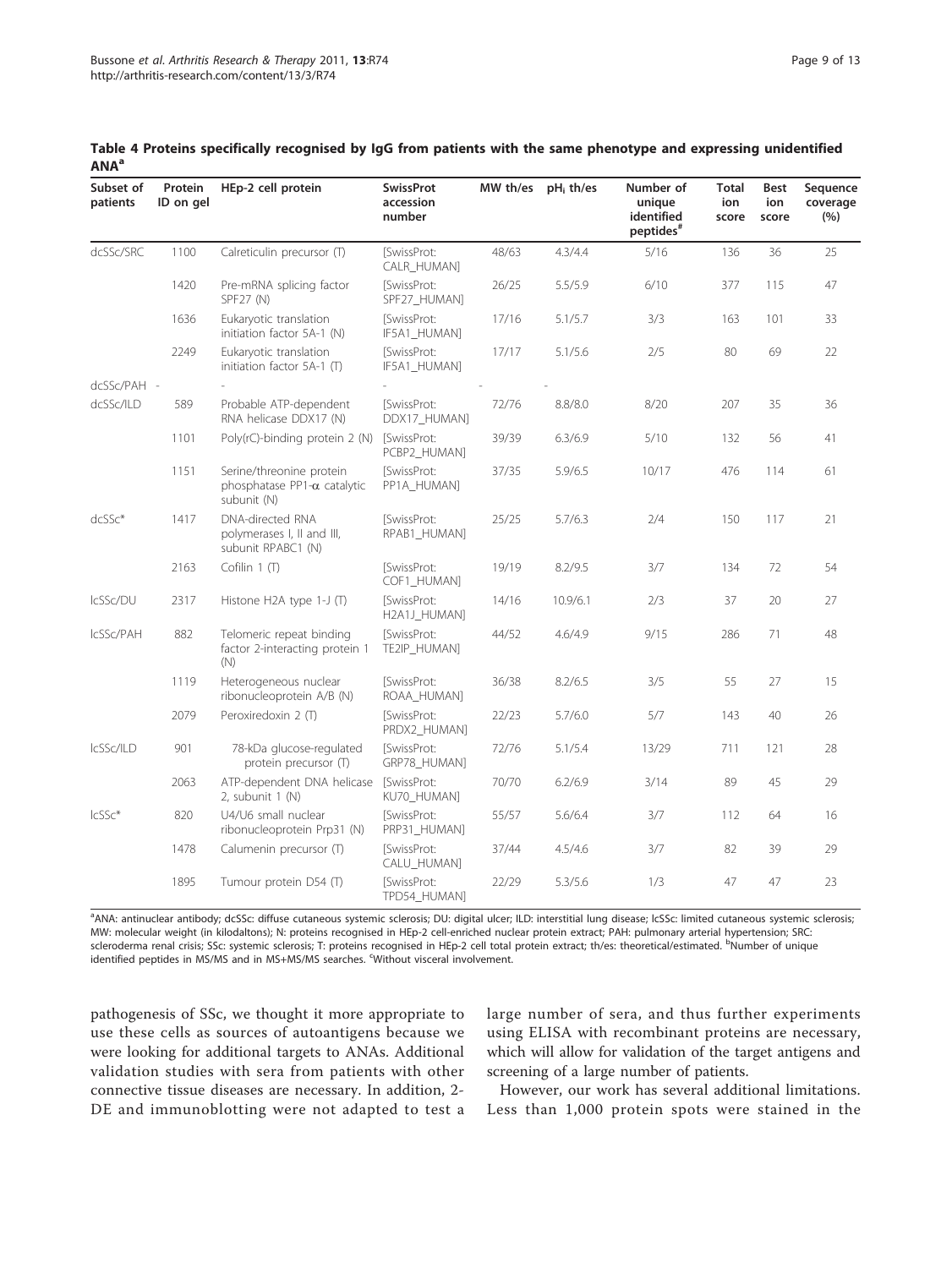<span id="page-9-0"></span>

reference gel of the total protein extract. Therefore, a number of proteins were probably lost at each step of the technique, depending on their charge, molecular weight, subcellular localisation and/or abundance in the cell. Topoisomerase II is not detected by traditional methods of 2-DE [[43](#page-11-0)], and we failed to identify topoisomerase I or centromeric protein B as target antigens of IgG autoantibodies, whereas these antigens are easily detected in 1-D gels [[6,](#page-10-0)[44,45](#page-11-0)]. Anti-topoisomerase I and anti-RNA polymerase III antibodies preferentially recognise a discontinuous or conformational epitope that may not be detected in 2-D gels [[46,47\]](#page-12-0). As expected, none of the identified

antigens was located at the cell surface, since protein extraction for 2-DE does not allow the identification of membrane proteins.

#### Conclusions

We have identified new target autoantigens in SSc patients, a number of which are involved in the TGF- $\beta$ pathway. Although these data must be confirmed by other groups and in large cohorts of patients with SSc or other connective tissue diseases, these new autoantibody specificities could represent major advances in the diagnosis and prognosis of patients with SSc.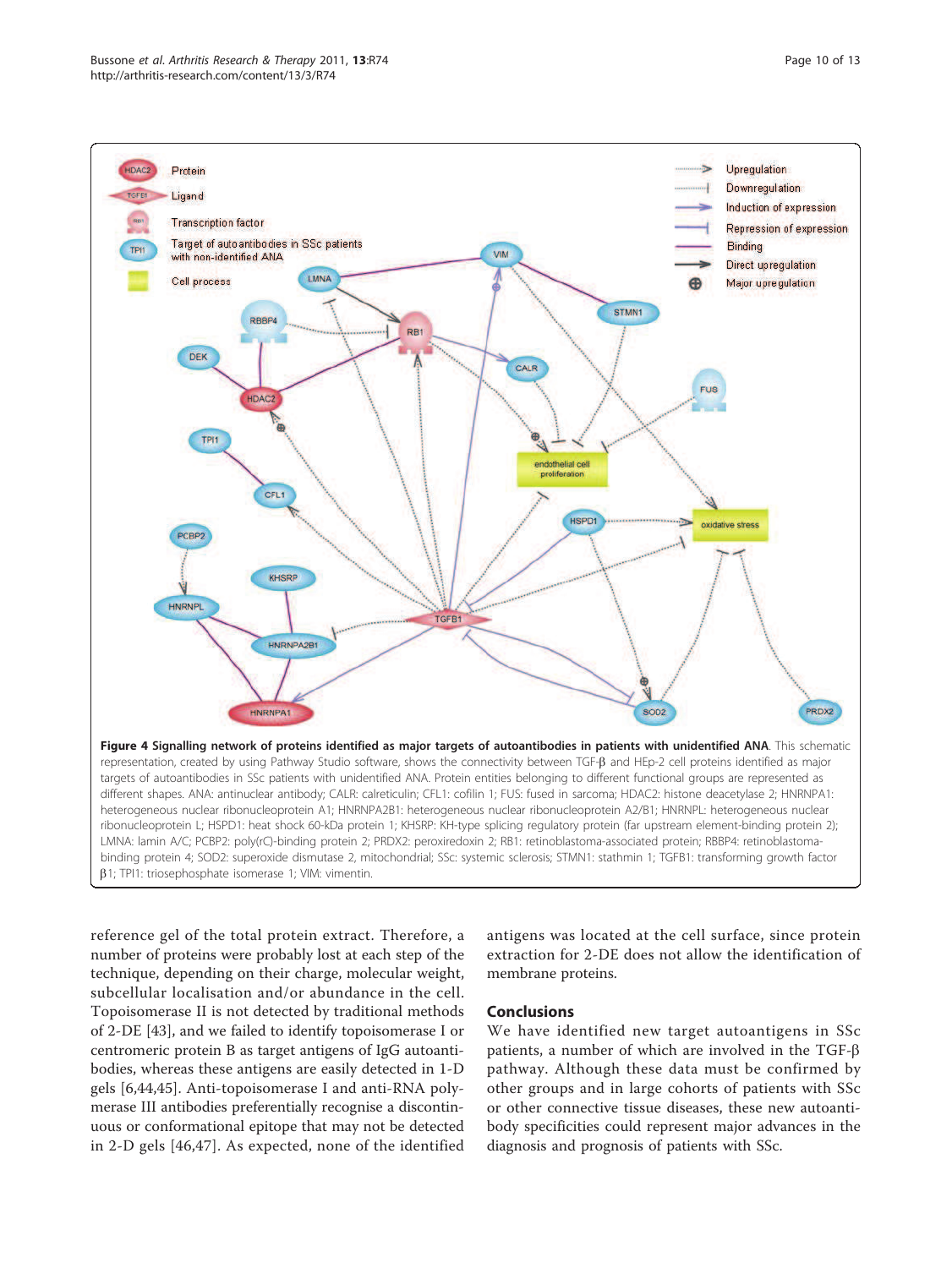## <span id="page-10-0"></span>Additional material

[Additional file 1: S](http://www.biomedcentral.com/content/supplementary/ar3336-S1.JPEG)upplemental Figure S1. HEp-2 cell proteomes. (A)

2-D silver-stained gel of total protein extract and (C) enriched nuclear protein extract. First dimension (x-axis): pH range 3 to 10; second dimension: range from 150 to 10 kDa (y-axis). B and D are magnifications of the delineated zones in A and C, respectively. Proteins of interest are indicated by the protein ID provided by ImageMaster 2D Platinum 6.0 software or their SwissProt accession numbers (see Tables 2, 3 and 4 for the names of these proteins). Protein spots delineated by rectangles are different isoforms of the same protein.

[Additional file 2: S](http://www.biomedcentral.com/content/supplementary/ar3336-S2.DOC)upplemental Table S1. Proteins recognised by immunoglobulin G (IgG) in at least 75% of pools of patients with diffuse cutaneous systemic sclerosis (dcSSc) and/or limited cutaneous systemic sclerosis (lcSSc) in HEp-2 cell total protein extract.

[Additional file 3: S](http://www.biomedcentral.com/content/supplementary/ar3336-S3.DOC)upplemental Table S2. Proteins recognised by immunoglobulin G in at least 75% of pools of patients with dcSSc and/ or lcSSc in HEp-2 cell-enriched nuclear protein extract.

#### [Additional file 4: S](http://www.biomedcentral.com/content/supplementary/ar3336-S4.JPEG)upplemental Figure S2. Signalling network of HEp-2 cell proteins specifically recognised and/or recognised with high intensity by IgG from SSc patients. This schematic

representation, created by using Pathway Studio software, shows the connectivity between IgG target antigens and TGF-B. Protein entities belonging to different functional groups are represented as different shapes. CALR: calreticulin; CFL1: cofilin 1; DEK: protein DEK; ENO1: enolase 1a; FUS: fused in sarcoma; HDAC1: histone deacetylase 1; HDAC2: histone deacetylase 2; HNRNPA1: heterogeneous nuclear ribonucleoprotein A1; HNRNPA2B1: heterogeneous nuclear ribonucleoprotein A2/B1; HNRNPH1: heterogeneous nuclear ribonucleoprotein H1; HNRNPK: heterogeneous nuclear ribonucleoprotein K; HNRNPL: heterogeneous nuclear ribonucleoprotein L; HSPD1: heat shock 60-kDa protein 1; KHSRP: KH-type splicing regulatory protein (far upstream element-binding protein 2); LMNA: lamin A/C; POLR2A: polymerase (RNA) II (DNA-directed) polypeptide A; POLR2E: polymerase (RNA) II (DNA-directed) polypeptide E; PRDX2: peroxiredoxin 2; RBBP4: retinoblastoma-binding protein 4; RUVBL1: RuvB-like 1; SOD2: superoxide dismutase 2, mitochondrial; SSc: systemic sclerosis; STMN1: stathmin 1; TBP: TATA box-binding protein; TGFB1: transforming growth factor  $\beta$ 1; TOP1: topoisomerase (DNA) I; TPI1: triosephosphate isomerase 1; VIM: vimentin.

#### Abbreviations

2-DE: two-dimensional electrophoresis; ACA: anti-centromere antibody; ANA: antinuclear antibodies; ATA: anti-topoisomerase I antibody; dcSSc: diffuse cutaneous systemic sclerosis; EDTA: ethylenediaminetetraacetic acid; EGTA: ethyleneglycoltetraacetic acid; HC: healthy controls; hnRNP L: heterogeneous nuclear ribonucleoprotein L; ILD: interstitial lung disease; lcSSc: limited cutaneous systemic sclerosis; MALDI: matrix-assisted laser desorption/ ionization; MS: mass spectrometry; MS/MS: tandem mass spectrometry; PAH: pulmonary arterial hypertension; PDGF: platelet-derived growth factor; PRDX2: peroxiredoxin 2; PVDF: polyvinylidene difluoride; ROS: reactive oxygen species; SLE: systemic lupus erythematosus; SOD2: superoxide dismutase mitochondrial precursor; SRC: scleroderma renal crisis; SSc: systemic sclerosis; TGF: transforming growth factor; TOF: time of flight; TPI: triosephosphate isomerase.

#### Acknowledgements

GB received financial support from Avenir Mutualiste des Professions Libérales & Indépendantes (AMPLI), the Société Nationale Française de Médecine Interne, the Fonds d'Etudes et de Recherche du Corps Médical des hôpitaux de Paris and the Direction Régionale des Affaires Sanitaires et Sociales d'Ile-de-France. HD received financial support from AMPLI and Association pour la Recherche en Médecine Interne et en Immunologie Clinique (ARMIIC). MCT received a grant from Pfizer and from the Direction de la Recherche Clinique from the Assistance Publique-Hôpitaux de Paris (Programme Hospitalier de Recherche Clinique National: Auto-Hypertension Artérielle Pulmonaire (Auto-HTAP). We thank Pfizer and the Direction de la

Recherche Clinique from the Assistance Publique-Hôpitaux de Paris for supporting Contrat d'Investigation et de Recherche Clinique 05066, HTAP-Ig. We also thank the Association des Sclérodermiques de France, the Groupe Français de Recherche sur la Sclérodermie and the Unité de Recherche Clinique Cochin-Necker.

#### Author details

<sup>1</sup>Institut Cochin, Université Paris Descartes, CNRS UMR 8104, 8 rue Méchain F-75014 Paris, France. <sup>2</sup>INSERM U1016, 8 rue Méchain, F-75014 Paris, France. <sup>3</sup>Institut Cochin, Plate-forme Protéomique de l'Université Paris Descartes, CNRS UMR 8104, 22 rue Méchain, F-75014 Paris, France. <sup>4</sup>Etablissement Français du Sang, hôpital Saint-Vincent de Paul, Assistance Publique-Hôpitaux de Paris, 82 avenue Denfert-Rochereau, F-75674 Paris Cedex 14, France. <sup>5</sup>Université Paris Descartes, Faculté de Médecine, pôle de Médecine Interne et Centre de référence pour les vascularites nécrosantes et la sclérodermie systémique, hôpital Cochin, Assistance Publique-Hôpitaux de Paris, 27 rue du Faubourg Saint-Jacques, F-75679 Paris Cedex 14, France.

#### Authors' contributions

GB participated in study design, performed most of the experiments and drafted the manuscript. HD contributed to the experiments and revised the manuscript. MCT contributed to the study design and the interpretation of data and revised the manuscript. CB and LC performed mass spectrometry experiments and revised the manuscript. CF performed Pathway Studio analysis and revised the manuscript. GW supervised the recruitment of healthy blood donors and revised the manuscript. LG supervised the recruitment of patients with systemic sclerosis and revised the manuscript. LM directed the study design, supervised the recruitment of patients with systemic sclerosis, contributed to the interpretation of data and drafted the manuscript. All authors read and approved the final manuscript.

#### Competing interests

The authors declare that they have no competing interests.

Received: 7 February 2011 Revised: 13 April 2011 Accepted: 13 May 2011 Published: 13 May 2011

#### References

- 1. Tamby MC, Chanseaud Y, Guillevin L, Mouthon L: [New insights into the](http://www.ncbi.nlm.nih.gov/pubmed/12848956?dopt=Abstract) [pathogenesis of systemic sclerosis.](http://www.ncbi.nlm.nih.gov/pubmed/12848956?dopt=Abstract) Autoimmun Rev 2003, 2:152-157.
- 2. Steen VD: [Autoantibodies in systemic sclerosis.](http://www.ncbi.nlm.nih.gov/pubmed/16084222?dopt=Abstract) Semin Arthritis Rheum 2005, 35:35-42.
- 3. Gabrielli A, Avvedimento EV, Krieg T: [Scleroderma.](http://www.ncbi.nlm.nih.gov/pubmed/19420368?dopt=Abstract) N Engl J Med 2009, 360:1989-2003.
- 4. Chizzolini C, Raschi E, Rezzonico R, Testoni C, Mallone R, Gabrielli A, Facchini A, Del Papa N, Borghi MO, Dayer JM, Meroni PL: [Autoantibodies](http://www.ncbi.nlm.nih.gov/pubmed/12115192?dopt=Abstract) [to fibroblasts induce a proadhesive and proinflammatory fibroblast](http://www.ncbi.nlm.nih.gov/pubmed/12115192?dopt=Abstract) [phenotype in patients with systemic sclerosis.](http://www.ncbi.nlm.nih.gov/pubmed/12115192?dopt=Abstract) Arthritis Rheum 2002, 46:1602-1613.
- 5. Baroni SS, Santillo M, Bevilacqua F, Luchetti M, Spadoni T, Mancini M, Fraticelli P, Sambo P, Funaro A, Kazlauskas A, Avvedimento EV, Gabrielli A: [Stimulatory autoantibodies to the PDGF receptor in systemic sclerosis.](http://www.ncbi.nlm.nih.gov/pubmed/16790699?dopt=Abstract) N Engl J Med 2006, 354:2667-2676.
- 6. Tamby MC, Servettaz A, Tamas N, Reinbolt J, Caux F, Meyer O, Allanore Y, Kahan A, Guillevin L, Mouthon L: [IgG from patients with systemic sclerosis](http://www.ncbi.nlm.nih.gov/pubmed/19707389?dopt=Abstract) [bind to DNA antitopoisomerase 1 in normal human fibroblasts extracts.](http://www.ncbi.nlm.nih.gov/pubmed/19707389?dopt=Abstract) Biologics 2008, 2:583-591.
- 7. Ihn H, Sato S, Fujimoto M, Igarashi A, Yazawa N, Kubo M, Kikuchi K, Takehara K, Tamaki K: [Characterization of autoantibodies to endothelial](http://www.ncbi.nlm.nih.gov/pubmed/10606984?dopt=Abstract) [cells in systemic sclerosis \(SSc\): association with pulmonary fibrosis.](http://www.ncbi.nlm.nih.gov/pubmed/10606984?dopt=Abstract) Clin Exp Immunol 2000, 119:203-209.
- 8. García de la Peña-Lefebvre P, Chanseaud Y, Tamby MC, Reinbolt J, Batteux F, Allanore Y, Kahan A, Meyer O, Benveniste O, Boyer O, Guillevin L, Boissier MC, Mouthon L: [IgG reactivity with a 100-kDa tissue and](http://www.ncbi.nlm.nih.gov/pubmed/15183145?dopt=Abstract) [endothelial cell antigen identified as topoisomerase 1 distinguishes](http://www.ncbi.nlm.nih.gov/pubmed/15183145?dopt=Abstract) [between limited and diffuse systemic sclerosis patients.](http://www.ncbi.nlm.nih.gov/pubmed/15183145?dopt=Abstract) Clin Immunol 2004, 111:241-251.
- 9. Mihai C, Tervaert JW: [Anti-endothelial cell antibodies in systemic sclerosis.](http://www.ncbi.nlm.nih.gov/pubmed/20107031?dopt=Abstract) Ann Rheum Dis 2010, 69:319-324.
- 10. Terrier B, Tamby MC, Camoin L, Guilpain P, Broussard C, Bussone G, Yaici A, Hotellier F, Simonneau G, Guillevin L, Humbert M, Mouthon L: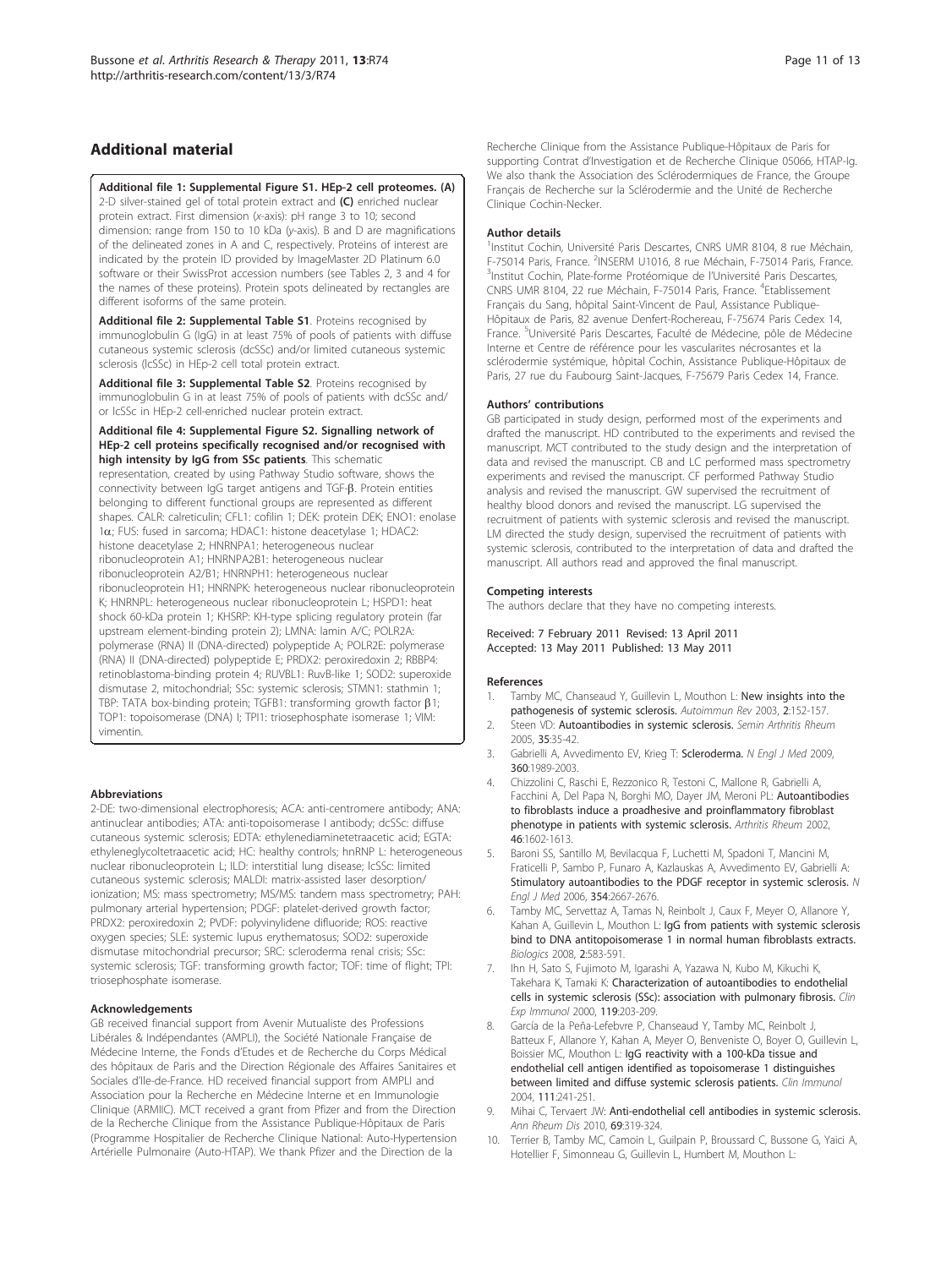<span id="page-11-0"></span>[Identification of target antigens of antifibroblast antibodies in](http://www.ncbi.nlm.nih.gov/pubmed/18276943?dopt=Abstract) [pulmonary arterial hypertension.](http://www.ncbi.nlm.nih.gov/pubmed/18276943?dopt=Abstract) Am J Respir Crit Care Med 2008, 177:1128-1134.

- 11. Servettaz A, Guilpain P, Camoin L, Mayeux P, Broussard C, Tamby MC, Tamas N, Kaveri SV, Guillevin L, Mouthon L: [Identification of target](http://www.ncbi.nlm.nih.gov/pubmed/18240136?dopt=Abstract) [antigens of antiendothelial cell antibodies in healthy individuals: a](http://www.ncbi.nlm.nih.gov/pubmed/18240136?dopt=Abstract) [proteomic approach.](http://www.ncbi.nlm.nih.gov/pubmed/18240136?dopt=Abstract) Proteomics 2008, 8:1000-1008.
- 12. Bradford MM: [A rapid and sensitive method for the quantitation of](http://www.ncbi.nlm.nih.gov/pubmed/942051?dopt=Abstract) [microgram quantities of protein utilizing the principle of protein-dye](http://www.ncbi.nlm.nih.gov/pubmed/942051?dopt=Abstract) [binding.](http://www.ncbi.nlm.nih.gov/pubmed/942051?dopt=Abstract) Anal Biochem 1976, 72:248-254.
- 13. Bussone G, Dib H, Dimitrov JD, Camoin L, Broussard C, Tamas N, Guillevin L, Kaveri SV, Mouthon L: [Identification of target antigens of self-reactive IgG](http://www.ncbi.nlm.nih.gov/pubmed/19296548?dopt=Abstract) [in intravenous immunoglobulin preparations.](http://www.ncbi.nlm.nih.gov/pubmed/19296548?dopt=Abstract) Proteomics 2009, 9:2253-2262.
- 14. Guilpain P, Servettaz A, Tamby MC, Chanseaud Y, Tamas N, Garcia de la Pena-Lefebvre P, Broussard C, Guillevin L, Camoin L, Mouthon L: [A](http://www.ncbi.nlm.nih.gov/pubmed/17785343?dopt=Abstract) [combined SDS-PAGE and proteomics approach to identify target](http://www.ncbi.nlm.nih.gov/pubmed/17785343?dopt=Abstract) [autoantigens in healthy individuals and patients with autoimmune](http://www.ncbi.nlm.nih.gov/pubmed/17785343?dopt=Abstract) [diseases.](http://www.ncbi.nlm.nih.gov/pubmed/17785343?dopt=Abstract) Ann N Y Acad Sci 2007, 1109:538-549.
- 15. ExPASy Proteomics Server. [\[http://www.expasy.org\]](http://www.expasy.org).
- 16. Ariadne Pathway Studio. [\[http://www.ariadnegenomics.com/products/](http://www.ariadnegenomics.com/products/pathway-studio/) [pathway-studio/\]](http://www.ariadnegenomics.com/products/pathway-studio/).
- 17. Giusti L, Bazzichi L, Baldini C, Ciregia F, Mascia G, Giannaccini G, Del Rosso M, Bombardieri S, Lucacchini A: [Specific proteins identified in whole](http://www.ncbi.nlm.nih.gov/pubmed/17722226?dopt=Abstract) [saliva from patients with diffuse systemic sclerosis.](http://www.ncbi.nlm.nih.gov/pubmed/17722226?dopt=Abstract) *J Rheumatol* 2007, 34:2063-2069.
- 18. Terrier B, Tamby MC, Camoin L, Guilpain P, Berezne A, Tamas N, Broussard C, Hotellier F, Humbert M, Simonneau G, Guillevin L, Mouthon L: [Antifibroblast antibodies from systemic sclerosis patients bind to](http://www.ncbi.nlm.nih.gov/pubmed/19293162?dopt=Abstract) α[enolase and are associated with interstitial lung disease.](http://www.ncbi.nlm.nih.gov/pubmed/19293162?dopt=Abstract) Ann Rheum Dis 2010, 69:428-433.
- 19. Bussone G, Mouthon L: [Interstitial lung disease in systemic sclerosis.](http://www.ncbi.nlm.nih.gov/pubmed/20863911?dopt=Abstract) Autoimmun Rev 2011, 10:248-255.
- 20. Svegliati S, Cancello R, Sambo P, Luchetti M, Paroncini P, Orlandini G, Discepoli G, Paterno R, Santillo M, Cuozzo C, Cassano S, Avvedimento EV, Gabrielli A: [Platelet-derived growth factor and reactive oxygen species](http://www.ncbi.nlm.nih.gov/pubmed/16081426?dopt=Abstract) [\(ROS\) regulate Ras protein levels in primary human fibroblasts via ERK1/](http://www.ncbi.nlm.nih.gov/pubmed/16081426?dopt=Abstract) [2: amplification of ROS and Ras in systemic sclerosis fibroblasts.](http://www.ncbi.nlm.nih.gov/pubmed/16081426?dopt=Abstract) J Biol Chem 2005, 280:36474-36482.
- 21. Dalpke AH, Thomssen R, Ritter K: [Oxidative injury to endothelial cells due](http://www.ncbi.nlm.nih.gov/pubmed/12966547?dopt=Abstract) [to Epstein-Barr virus-induced autoantibodies against manganese](http://www.ncbi.nlm.nih.gov/pubmed/12966547?dopt=Abstract) [superoxide dismutase.](http://www.ncbi.nlm.nih.gov/pubmed/12966547?dopt=Abstract) J Med Virol 2003, 71:408-416.
- 22. Scott JL, Gabrielides C, Davidson RK, Swingler TE, Clark IM, Wallis GA, Boot-Handford RP, Kirkwood TB, Taylor RW, Young DA: [Superoxide dismutase](http://www.ncbi.nlm.nih.gov/pubmed/20511611?dopt=Abstract) [downregulation in osteoarthritis progression and end-stage disease.](http://www.ncbi.nlm.nih.gov/pubmed/20511611?dopt=Abstract) Ann Rheum Dis 2010, 69:1502-1510.
- 23. Lefranc D, Launay D, Dubucquoi S, de Seze J, Dussart P, Vermersch M, Hachulla E, Hatron PY, Vermersch P, Mouthon L, Prin L: [Characterization of](http://www.ncbi.nlm.nih.gov/pubmed/17907141?dopt=Abstract) [discriminant human brain antigenic targets in neuropsychiatric systemic](http://www.ncbi.nlm.nih.gov/pubmed/17907141?dopt=Abstract) [lupus erythematosus using an immunoproteomic approach.](http://www.ncbi.nlm.nih.gov/pubmed/17907141?dopt=Abstract) Arthritis Rheum 2007, 56:3420-3432.
- 24. Xiang Y, Sekine T, Nakamura H, Imajoh-Ohmi S, Fukuda H, Nishioka K, Kato T: [Proteomic surveillance of autoimmunity in osteoarthritis:](http://www.ncbi.nlm.nih.gov/pubmed/15146421?dopt=Abstract) [identification of triosephosphate isomerase as an autoantigen in](http://www.ncbi.nlm.nih.gov/pubmed/15146421?dopt=Abstract) [patients with osteoarthritis.](http://www.ncbi.nlm.nih.gov/pubmed/15146421?dopt=Abstract) Arthritis Rheum 2004, 50:1511-1521.
- 25. Eriksson M, Brown WT, Gordon LB, Glynn MW, Singer J, Scott L, Erdos MR, Robbins CM, Moses TY, Berglund P, Dutra A, Pak E, Durkin S, Csoka AB, Boehnke M, Glover TW, Collins FS: [Recurrent de novo point mutations in](http://www.ncbi.nlm.nih.gov/pubmed/12714972?dopt=Abstract) [lamin A cause Hutchinson-Gilford progeria syndrome.](http://www.ncbi.nlm.nih.gov/pubmed/12714972?dopt=Abstract) Nature 2003, 423:293-298.
- 26. McClintock D, Gordon LB, Djabali K: [Hutchinson-Gilford progeria](http://www.ncbi.nlm.nih.gov/pubmed/16461887?dopt=Abstract) [mutant lamin A primarily targets human vascular cells as detected by](http://www.ncbi.nlm.nih.gov/pubmed/16461887?dopt=Abstract) [an anti-Lamin A G608G antibody.](http://www.ncbi.nlm.nih.gov/pubmed/16461887?dopt=Abstract) Proc Natl Acad Sci USA 2006, 103:2154-2159.
- 27. Reeves WH, Chaudhary N, Salerno A, Blobel G: [Lamin B autoantibodies in](http://www.ncbi.nlm.nih.gov/pubmed/3546581?dopt=Abstract) [sera of certain patients with systemic lupus erythematosus.](http://www.ncbi.nlm.nih.gov/pubmed/3546581?dopt=Abstract) *J Exp Med* 1987, 165:750-762.
- 28. Senecal JL, Rauch J, Grodzicky T, Raynauld JP, Uthman I, Nava A, Guimond M, Raymond Y: [Strong association of autoantibodies to human](http://www.ncbi.nlm.nih.gov/pubmed/10403261?dopt=Abstract) [nuclear lamin B1 with lupus anticoagulant antibodies in systemic lupus](http://www.ncbi.nlm.nih.gov/pubmed/10403261?dopt=Abstract) [erythematosus.](http://www.ncbi.nlm.nih.gov/pubmed/10403261?dopt=Abstract) Arthritis Rheum 1999, 42:1347-1353.
- 29. McKeon FD, Tuffanelli DL, Fukuyama K, Kirschner MW: [Autoimmune](http://www.ncbi.nlm.nih.gov/pubmed/6192431?dopt=Abstract) [response directed against conserved determinants of nuclear envelope](http://www.ncbi.nlm.nih.gov/pubmed/6192431?dopt=Abstract) [proteins in a patient with linear scleroderma.](http://www.ncbi.nlm.nih.gov/pubmed/6192431?dopt=Abstract) Proc Natl Acad Sci USA 1983, 80:4374-4378.
- 30. Siapka S, Patrinou-Georgoula M, Vlachoyiannopoulos PG, Guialis A: [Multiple](http://www.ncbi.nlm.nih.gov/pubmed/17453722?dopt=Abstract) [specificities of autoantibodies against hnRNP A/B proteins in systemic](http://www.ncbi.nlm.nih.gov/pubmed/17453722?dopt=Abstract) [rheumatic diseases and hnRNP L as an associated novel autoantigen.](http://www.ncbi.nlm.nih.gov/pubmed/17453722?dopt=Abstract) Autoimmunity 2007, 40:223-233.
- 31. Thébault S, Gilbert D, Hubert M, Drouot L, Machour N, Lange C, Charlionet R, Tron F: [Orderly pattern of development of the autoantibody](http://www.ncbi.nlm.nih.gov/pubmed/12244208?dopt=Abstract) response in (New Zealand White  $\times$  BXSB)F<sub>1</sub> [lupus mice: characterization](http://www.ncbi.nlm.nih.gov/pubmed/12244208?dopt=Abstract) [of target antigens and antigen spreading by two-dimensional gel](http://www.ncbi.nlm.nih.gov/pubmed/12244208?dopt=Abstract) [electrophoresis and mass spectrometry.](http://www.ncbi.nlm.nih.gov/pubmed/12244208?dopt=Abstract) J Immunol 2002, 169:4046-4053.
- 32. Olahova M, Taylor SR, Khazaipoul S, Wang J, Morgan BA, Matsumoto K, Blackwell TK, Veal EA: [A redox-sensitive peroxiredoxin that is important](http://www.ncbi.nlm.nih.gov/pubmed/19064914?dopt=Abstract) [for longevity has tissue- and stress-specific roles in stress resistance.](http://www.ncbi.nlm.nih.gov/pubmed/19064914?dopt=Abstract) Proc Natl Acad Sci USA 2008, 105:19839-19844.
- 33. Choi MH, Lee IK, Kim GW, Kim BU, Han YH, Yu DY, Park HS, Kim KY, Lee JS, Choi C, Bae YS, Lee BI, Rhee SG, Kang SW: [Regulation of PDGF signalling](http://www.ncbi.nlm.nih.gov/pubmed/15902258?dopt=Abstract) [and vascular remodelling by peroxiredoxin II.](http://www.ncbi.nlm.nih.gov/pubmed/15902258?dopt=Abstract) Nature 2005, 435:347-353.
- 34. Karasawa R, Kurokawa MS, Yudoh K, Masuko K, Ozaki S, Kato T: [Peroxiredoxin 2 is a novel autoantigen for anti-endothelial cell](http://www.ncbi.nlm.nih.gov/pubmed/20646000?dopt=Abstract) [antibodies in systemic vasculitis.](http://www.ncbi.nlm.nih.gov/pubmed/20646000?dopt=Abstract) Clin Exp Immunol 2010, 161:459-470.
- 35. Lee MY, San Martin A, Mehta PK, Dikalova AE, Garrido AM, Datla SR, Lyons E, Krause KH, Banfi B, Lambeth JD, Lassègue B, Griendling KK: [Mechanisms of vascular smooth muscle NADPH oxidase 1 \(Nox1\)](http://www.ncbi.nlm.nih.gov/pubmed/19150879?dopt=Abstract) [contribution to injury-induced neointimal formation.](http://www.ncbi.nlm.nih.gov/pubmed/19150879?dopt=Abstract) Arterioscler Thromb Vasc Biol 2009, 29:480-487.
- 36. San Martín A, Lee MY, Williams HC, Mizuno K, Lassègue B, Griendling KK: [Dual regulation of cofilin activity by LIM kinase and Slingshot-1L](http://www.ncbi.nlm.nih.gov/pubmed/18096821?dopt=Abstract) [phosphatase controls platelet-derived growth factor-induced migration](http://www.ncbi.nlm.nih.gov/pubmed/18096821?dopt=Abstract) [of human aortic smooth muscle cells.](http://www.ncbi.nlm.nih.gov/pubmed/18096821?dopt=Abstract) Circ Res 2008, 102:432-438.
- 37. Ooka S, Nakano H, Matsuda T, Okamoto K, Suematsu N, Kurokawa MS, Ohtani-Kaneko R, Masuko K, Ozaki S, Kato T: [Proteomic surveillance of](http://www.ncbi.nlm.nih.gov/pubmed/20536734?dopt=Abstract) [autoantigens in patients with Behçet](http://www.ncbi.nlm.nih.gov/pubmed/20536734?dopt=Abstract)'s disease by a proteomic approach. Microbiol Immunol 2010, 54:354-361.
- 38. Obeid M, Tesniere A, Ghiringhelli F, Fimia GM, Apetoh L, Perfettini JL, Castedo M, Mignot G, Panaretakis T, Casares N, Métivier D, Larochette N, van Endert P, Ciccosanti F, Piacentini M, Zitvogel L, Kroemer G: [Calreticulin](http://www.ncbi.nlm.nih.gov/pubmed/17187072?dopt=Abstract) [exposure dictates the immunogenicity of cancer cell death.](http://www.ncbi.nlm.nih.gov/pubmed/17187072?dopt=Abstract) Nat Med 2007, 13:54-61.
- 39. Seddiki N, Nato F, Lafaye P, Amoura Z, Piette JC, Mazie JC: [Calreticulin, a](http://www.ncbi.nlm.nih.gov/pubmed/11342668?dopt=Abstract) [potential cell surface receptor involved in cell penetration of anti-DNA](http://www.ncbi.nlm.nih.gov/pubmed/11342668?dopt=Abstract) [antibodies.](http://www.ncbi.nlm.nih.gov/pubmed/11342668?dopt=Abstract) J Immunol 2001, 166:6423-6429.
- 40. Tuckova L, Karska K, Walters JR, Michalak M, Rossmann P, Krupickova S, Verdu EF, Saalman R, Hanson LA, Tlaskalova-Hogenova H: [Anti-gliadin](http://www.ncbi.nlm.nih.gov/pubmed/9400629?dopt=Abstract) [antibodies in patients with celiac disease cross-react with enterocytes](http://www.ncbi.nlm.nih.gov/pubmed/9400629?dopt=Abstract) [and human calreticulin.](http://www.ncbi.nlm.nih.gov/pubmed/9400629?dopt=Abstract) Clin Immunol Immunopathol 1997, 85:289-296.
- 41. van den Berg RH, Siegert CE, Faber-Krol MC, Huizinga TW, van Es LA, Daha MR: [Anti-C1q receptor/calreticulin autoantibodies in patients with](http://www.ncbi.nlm.nih.gov/pubmed/9486404?dopt=Abstract) [systemic lupus erythematosus \(SLE\).](http://www.ncbi.nlm.nih.gov/pubmed/9486404?dopt=Abstract) Clin Exp Immunol 1998, 111:359-364.
- 42. Casciola-Rosen L, Wigley F, Rosen A: [Scleroderma autoantigens are](http://www.ncbi.nlm.nih.gov/pubmed/8996243?dopt=Abstract) [uniquely fragmented by metal-catalyzed oxidation reactions:](http://www.ncbi.nlm.nih.gov/pubmed/8996243?dopt=Abstract) [implications for pathogenesis.](http://www.ncbi.nlm.nih.gov/pubmed/8996243?dopt=Abstract) J Exp Med 1997, 185:71-79.
- 43. Wright WD, Roti Roti JL: [Resolution of DNA topoisomerase II by two](http://www.ncbi.nlm.nih.gov/pubmed/1325132?dopt=Abstract)[dimensional polyacrylamide gel electrophoresis and Western blotting.](http://www.ncbi.nlm.nih.gov/pubmed/1325132?dopt=Abstract) Anal Biochem 1992, 204:124-130.
- 44. Tamby MC, Servettaz A, Guilpain P, Tamas N, Berezne A, Batteux F, Reinbolt J, Guillevin L, Weill B, Mouthon L: [Immunoblotting on HEp-2 cells](http://www.ncbi.nlm.nih.gov/pubmed/17258939?dopt=Abstract) increases [the detection of antitopoisomerase 1 antibodies in patients](http://www.ncbi.nlm.nih.gov/pubmed/17258939?dopt=Abstract) [with systemic sclerosis.](http://www.ncbi.nlm.nih.gov/pubmed/17258939?dopt=Abstract) Clin Immunol 2007, 123:82-88.
- 45. Servettaz A, Tamby MC, Guilpain P, Reinbolt J, Garcia de la Peña-Lefebvre P, Allanore Y, Kahan A, Meyer O, Guillevin L, Mouthon L: [Anti-endothelial cell](http://www.ncbi.nlm.nih.gov/pubmed/16580263?dopt=Abstract)